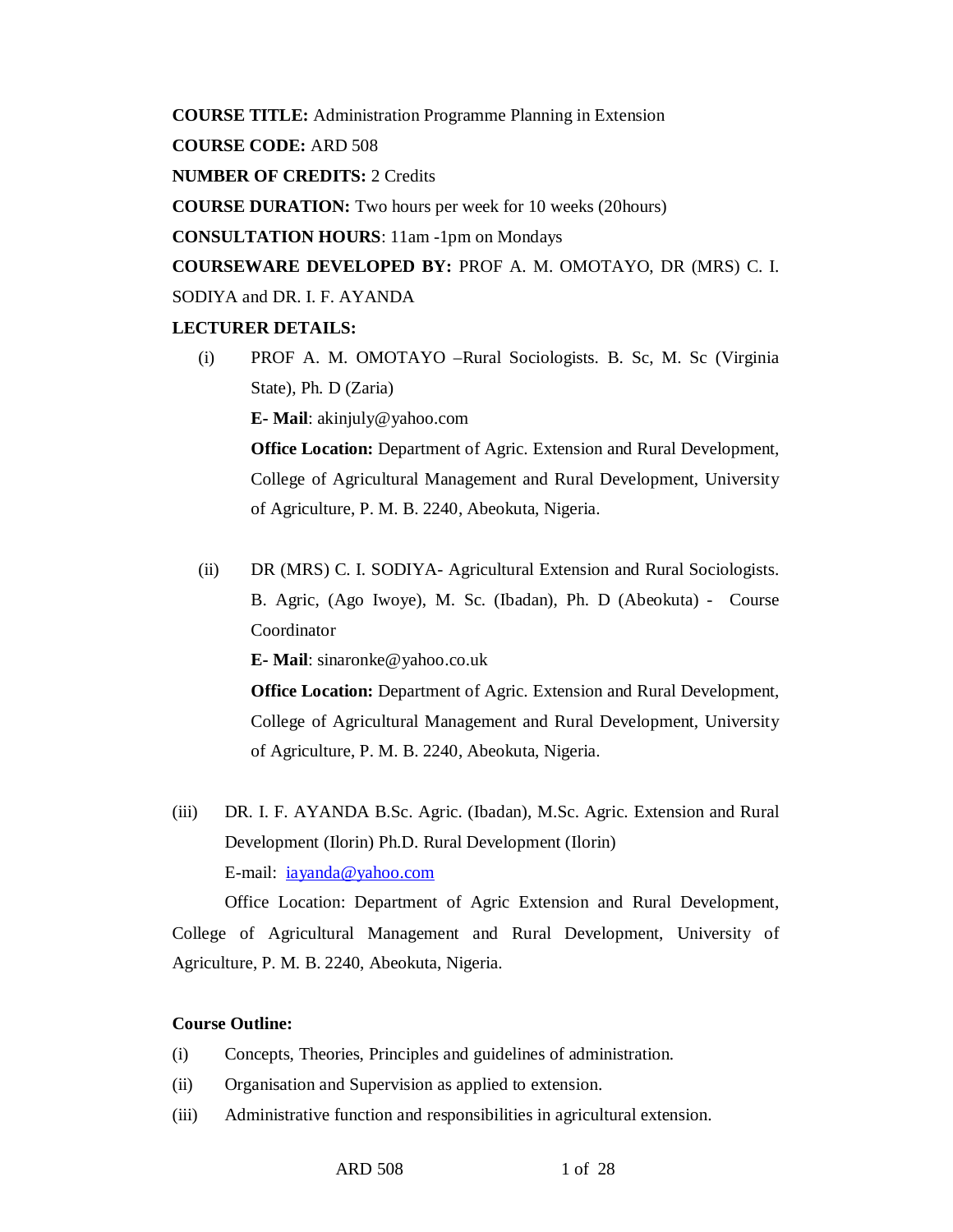- (iv) Staff recruitment, Selection, placement and Supervision.
- (v) Budget development and fiscal control.
- (vi) Importance of programme planning in Agricultural Extension.
- (vii) Educative objective, Learning experience and Clientele participation.
- (viii) Plan of work and Calendar of Work.
- (ix) The role of good public relations.
- (x) Good leadership and cooperation for an extension as applied to agricultural extension programme.

### **Course Requirements:**

Students are expected to participate in all the course activities and have a minimum of 70% attendance to qualify for writing the final examination. Students will be required to submit a term paper on any of the topics treated in this course. This will account for part of the continuous assessment. Students will be expected to write a short class test and submit assignments. All class assignments should be word processed on A4 paper

### **Method of Grading:**

| 1. Class Assignment                        | 5 <sub>marks</sub> |
|--------------------------------------------|--------------------|
| 2. Class Attendance                        | 5 marks            |
| 3. Class Test                              | 15 marks           |
| 4. Term paper                              | 5 <sub>marks</sub> |
| 5. Comprehensive Final Examination 70marks |                    |
| Total                                      | 100 marks          |

### **Course Delivery Strategies:**

The course objectives will be achieved by the traditional face to face weekly lecture on designed topics, theoretical materials (lecture notes) provided during the lectures and group exercises. The course delivery strategies will be supported through tutorials and study review at the end of the semester. Students will be encouraged to actively participate during the lecture. Students will also be encouraged and required to read around the topics and follow current agricultural management strategies in journals and on the web.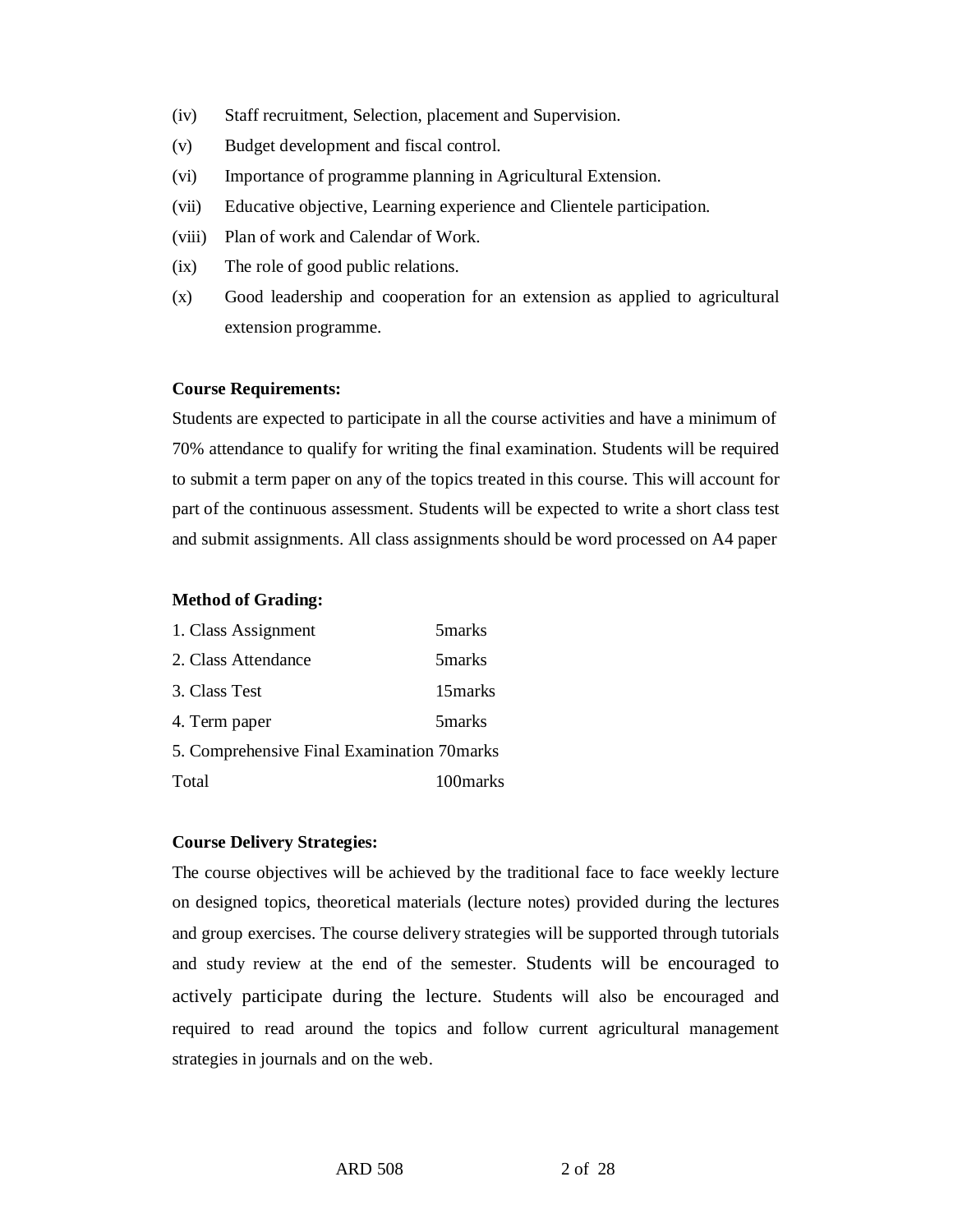#### **LECTURE CONTENT**

## **Concepts, Theories, Principles and guidelines of administration.**

Definitions of some basic concepts in Administration.

Organization: This is a set up in which different functions are established to be performed. Or, the process of creating different positions and assigning functions to be performed in each position. E.g. Extension Organization is a process whereby, different extension roles are assigned to be performed in each position in the process of agricultural extension.

Management: This is the act of utilizing various resources to achieve set objectives. Resources Human resources, Material resources, management of human resources is regarded as man power development training. It could also be regarded as personnel management.

Administration: It is the leadership, guidance and control of the activities of a group of people or an organization in attaining common goals.

Supervision: It involves direction, or guidance of employees in an organization so as to attain maximum effectiveness and efficiency.

Organizational structure: It consists of the various hierarchy that makes up an organization. An organizational structure could be flat or longitudinal.

- In the longitudinal structure, decision making canters are few, and decision making is largely centralized. The man at the top gives the directive.
- Decentralization of decision making involves making decisions about the organization at many points in the organization. In centralization, it involves making decisions at few canters in the organization. Therefore, in a decentralized structure, the manager can make use of his initiatives in making decisions about the day to day activities of his organization.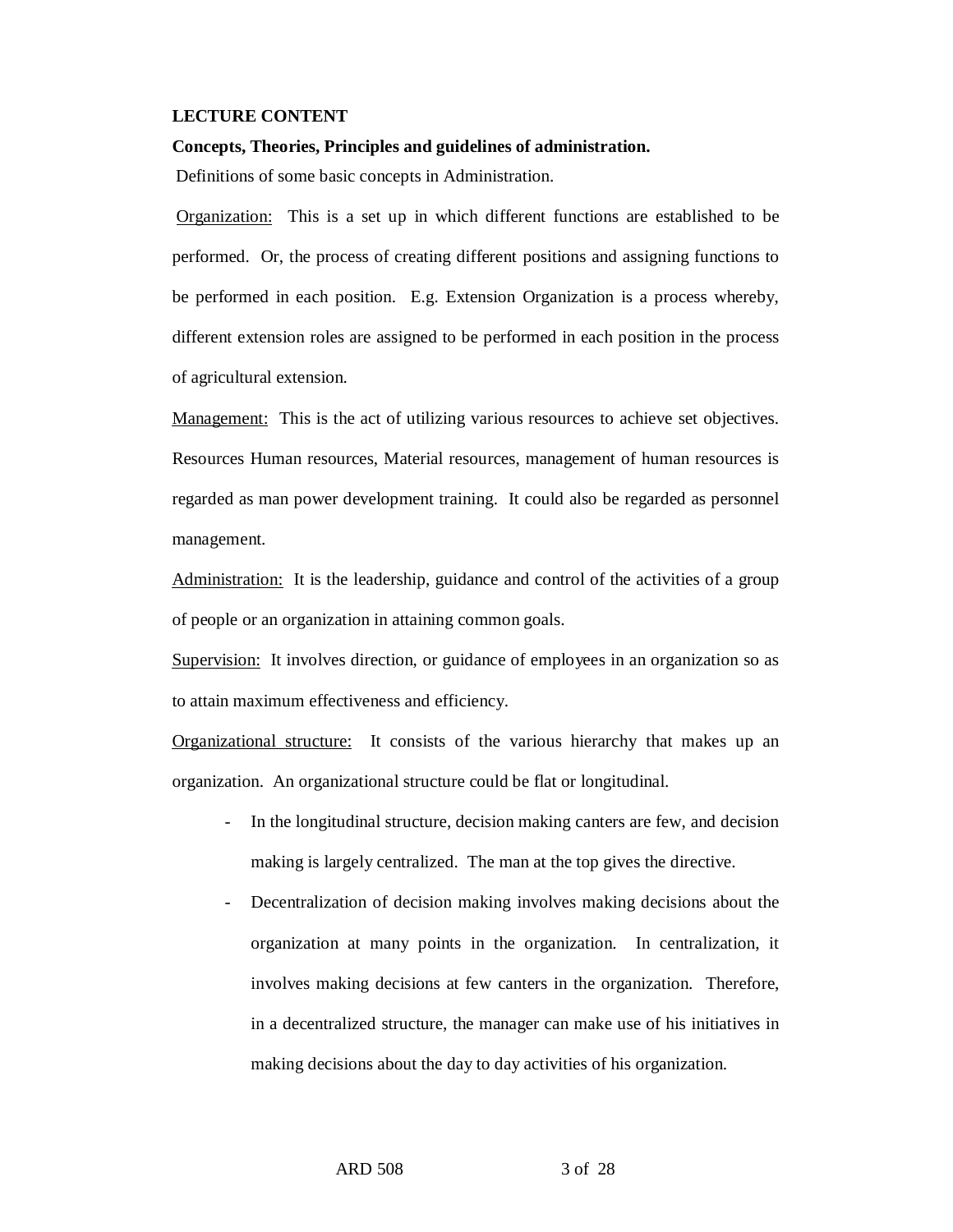Delegation of authority: This involves giving officials at the various points of the organization the authority to make particular decision.

Assignment of responsibility: This involves giving officials different roles for which they will be responsible. The cardinal principle is that, the authority delegated to an official must be commensurate with the responsibilities assigned.

Span of Control: This is the number of subordinate which a superior can supervise effectively. In an organization, it should be a maximum of 5 positions in other to sustain effectiveness.

Subordinate, super ordinate relationships: This is the relationship between a superior officer and of those under his command.

Line of Command/Control: It traces the flow or route of communication from the topmost officer to the lowest rank within an organization.

Unity of Command: This implies that a whole organization understands the flow of instructions in an integrated manner, and oprationalise the flow of messages within the entire set up. It is communication between the organizational set up. E.g. if a decision is taken at the lower level, the information should be quickly passed to the topmost heads for unity of command.

Staff personnel: These are those in executive positions that implement policies of the organization. E.g. Agric Officers, Agric superintendents etc.

Line Personnel: Are those in the decision and policy making centres of the organization.

Auxiliary personnel are those that assist the line and staff personnel in carrying out the functions of the organization e.g. secretaries, messengers, typists. Etc.

### **Functions of Administration**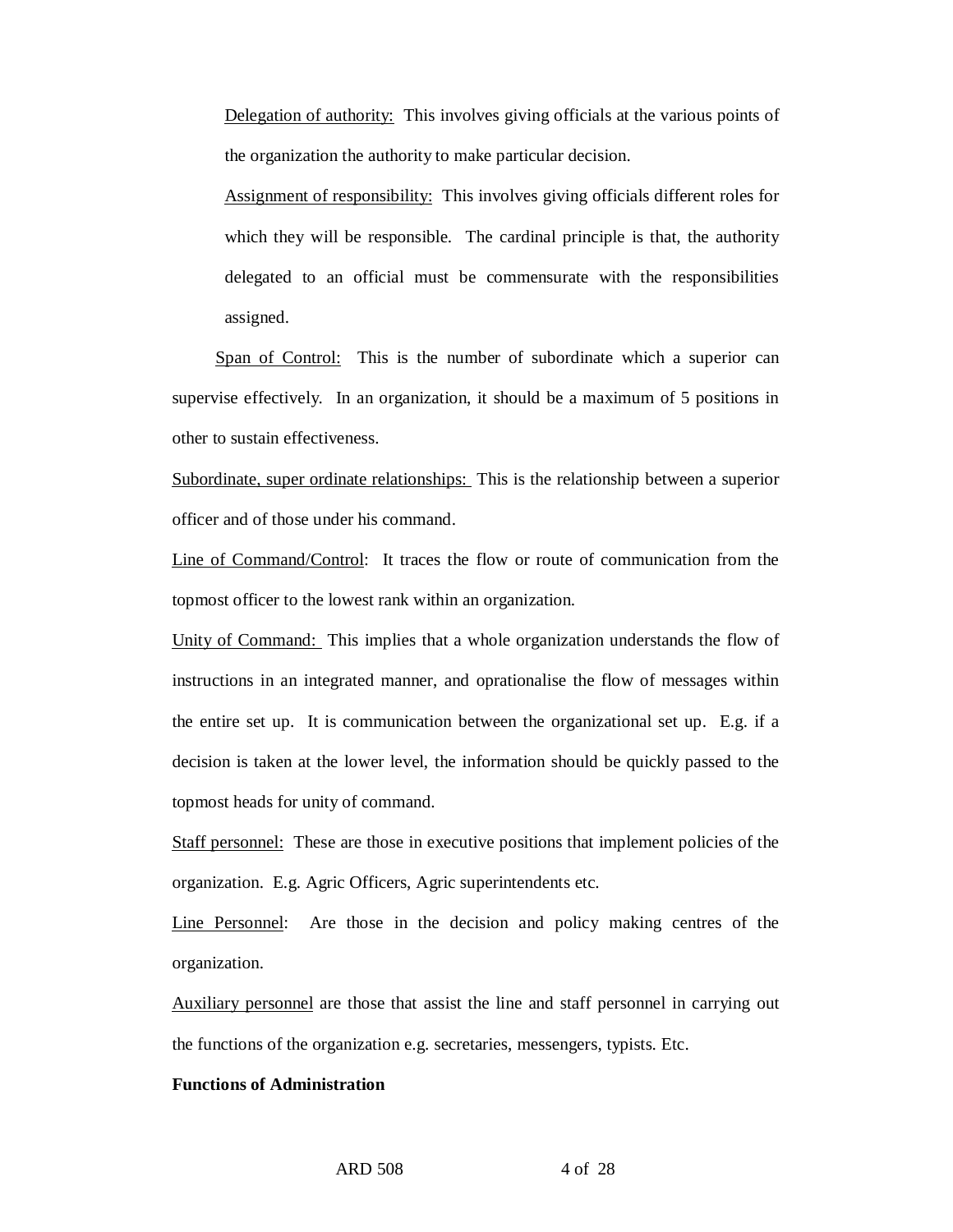- $\hat{\mathbf{v}}$  The primary function of administration is the organization, and direction of human and material resources to achieve desired objectives of the group and or the individual.
- The guidance, leadership and control of the efforts of a group of individuals towards some common goals are referred to as administration.

# **Good Quality of Administrators**

- 1. Initiative, Imaginative, Creative, Intelligent, Honest, Resourceful.
- 2. Drive
- 3. Translation of idealistic goals to tangible results
- 4. Persistence
- 5. Efficiency
- 6. Readjustment to new demand
- 7. Accommodating
- 8. Conversion of resources into goals and services.

### **Components of Administration**

- 1. The establishment of predetermined objectives
- 2. The directing and control of resources
- 3. The measurement of the achievement of the objectives.
- The goals of any organization are achieved through the setting out of objectives, which later becomes the policy of the organization. The objectives are the guide poles of the work to be done. The administrator therefore must first of all understand all the ramifications of the objectives if he must achieve success.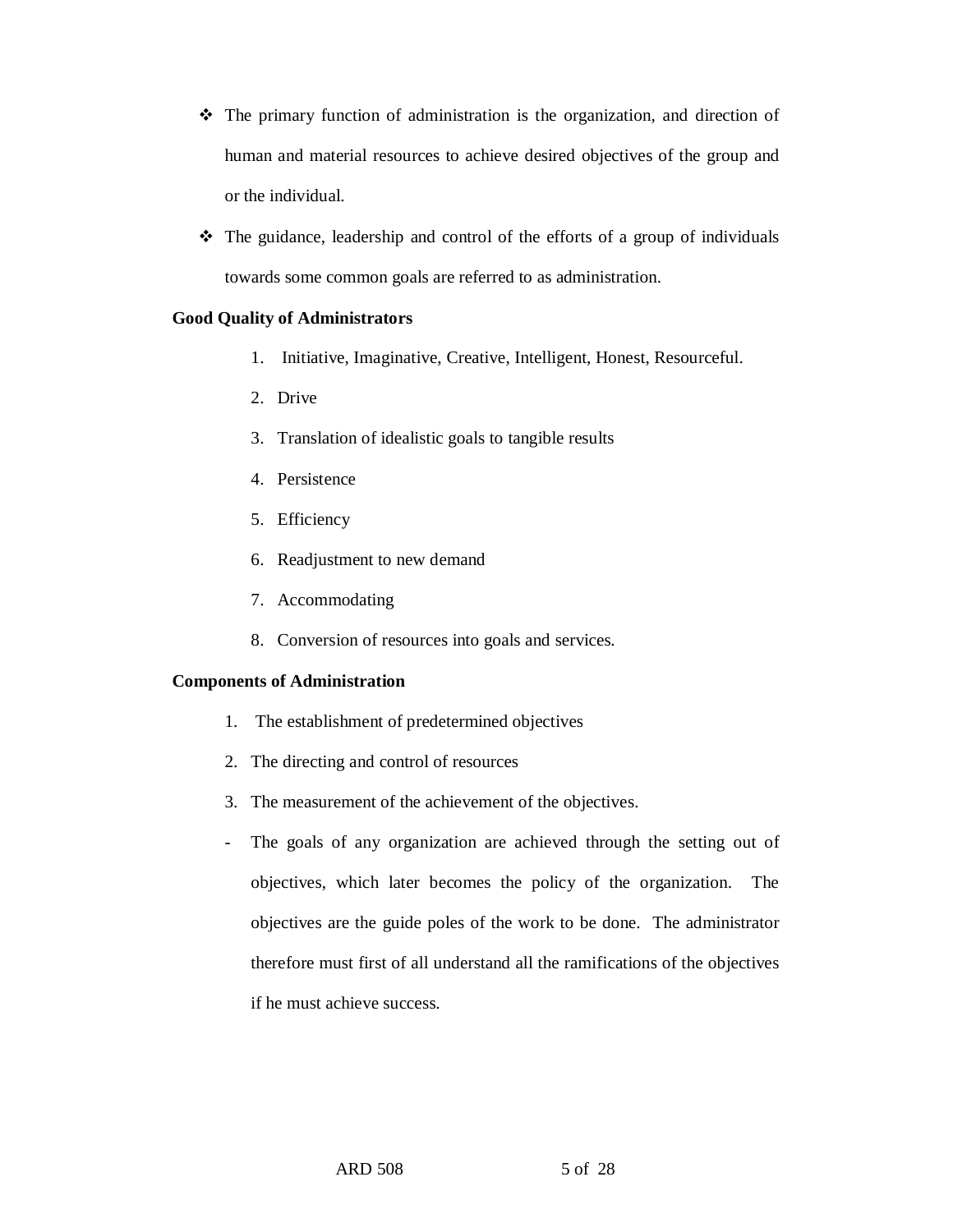- It is the duty of the administrator to be able to direct the attainment of these objectives. This he does by controlling the resources which will be useful in attainment of the objectives.
- The achievement of the objectives must be measured i.e. evaluated. This measurement is very critical because it helps us to identify the bottle necks and inhibitions that might affect the achievement of the goals.

Evaluation usually injects life into the organizational skeleton because it gives room for flexibility within the system to be able to make adjustments and accept changes. The built-in evaluation is referred to as feed – back, and feed back shows the difference between the expected accomplishment and the actual accomplishment.

## **SUPERVISION**

Supervision is the act of working with a group of people over whom authority is exercised in a way as to achieve their greatest combined effectiveness in getting work done. Supervision is a dynamic, enabling process by which individual workers who have a direct responsibility for carrying out some parts of an agency's programme or plan are helped by a designated staff member to make the best use of their knowledge and skills and to improve their abilities to do a more effective job and satisfy the objectives of the employing agency. In this context, the administrator's function in a supervisory role is both educational and consultative. Supervision ensures that, action is being taken in accordance with plans and orders. Its major components are: motivation, direction or control and coordination.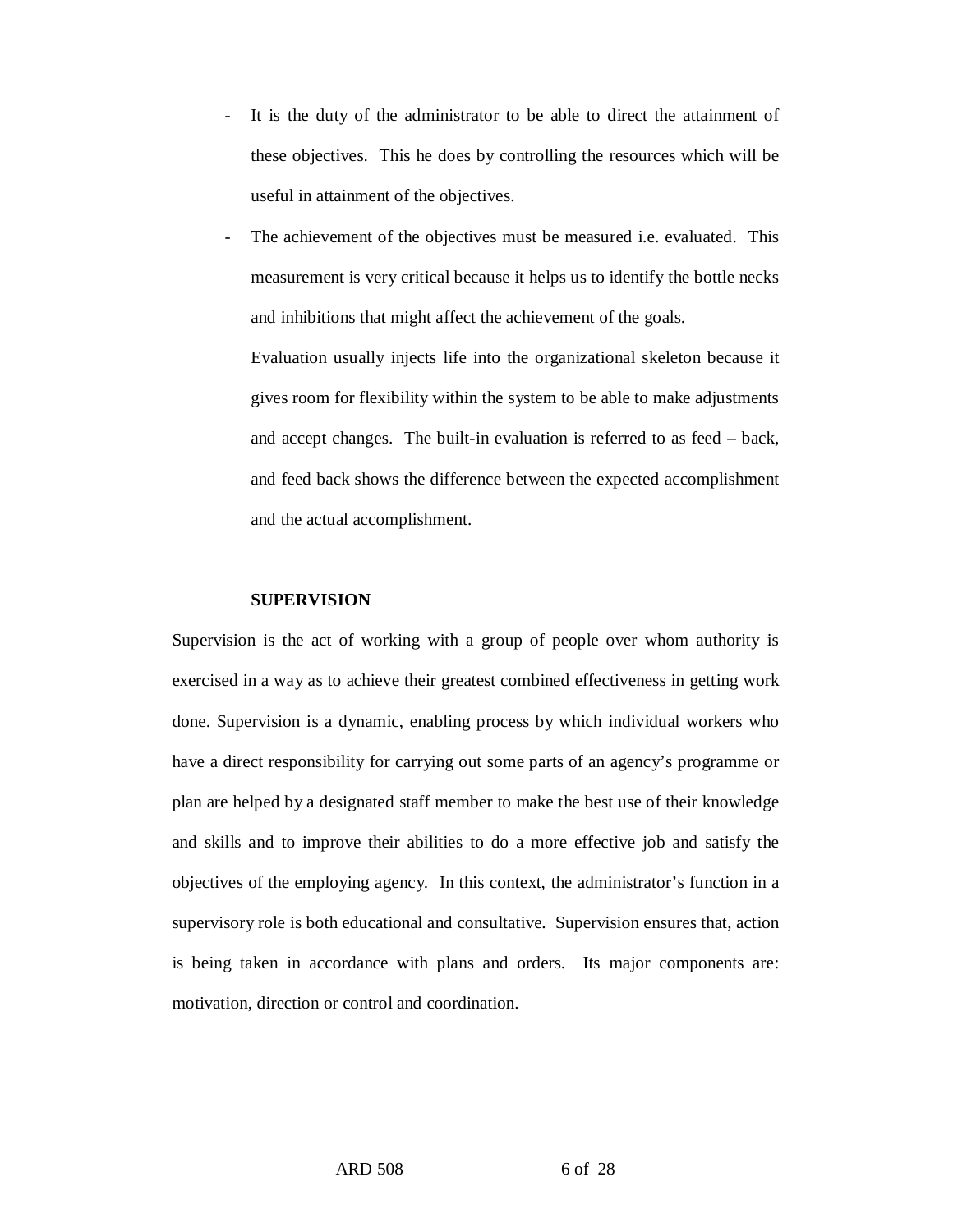# **MOTIVATION**

Motivation is a situation that is created to ensure that, actions that provide net satisfaction to individual members of the enterprise. It is at the same time, actions that make appropriate contributions towards attaining the objectives of the enterprise. In essence, it is trying to increase individual satisfaction or to reduce individual's dissatisfaction.

# **How can you motivate on individual?**

- (1) Higher financial inducement
- (2) Social status and respect.
- (3) Security
- (4) Attractive work
- (5) Opportunity for development
- (6) Worthwhile activity
- (7) Personal power and influence
- (8) Treatment of each subordinate as an individual person
- (9) Just and diligent supervision.

It is important that, the executive must understand what motivates the actions of people working for him.

#### **Causes of Motivation**

- (1) Sometimes unknown or may far hidden
- (2) Cordial relationship between supervisors and supervisees
- (3) To boost morale

# **DIRECTION OR CONTROL**

Control is synonymous with directing. It can be either of two things: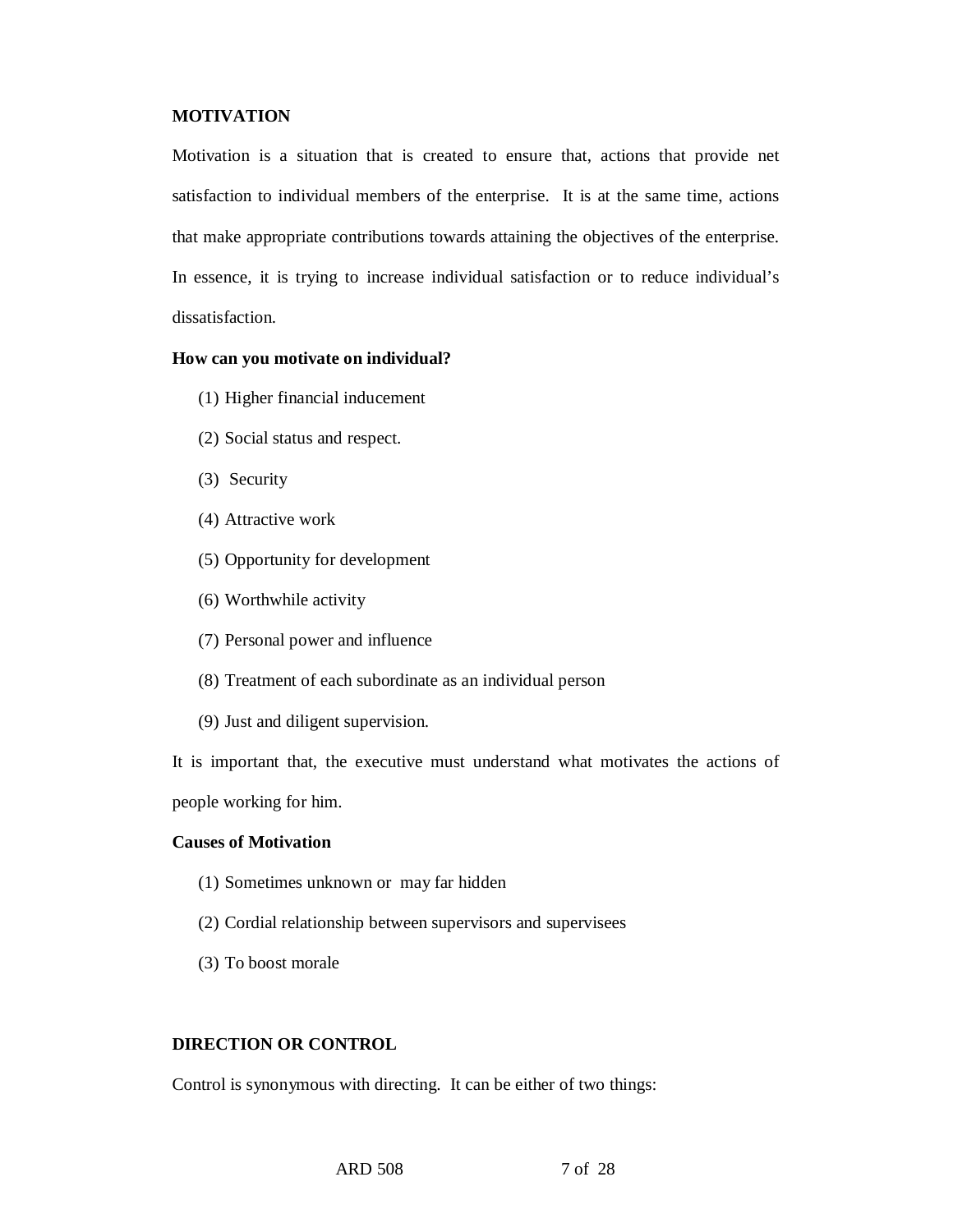### (1) The system

(2) The person or staff

In either way, it should lead to effective coordination which also leads to effective administration so that the overall purpose of the organization is achieved.

#### **Process for Controlling**

- 1. Setting standards at strategic points. The standards must be essential for the overall production unit, not that timing and efficiency are important.
- 2. Checking and reporting on performance.
- 3. Taking corrective action.

# **COORDINATION**

Coordination involves the harmonization of the activities of the employees towards the achievement of a recognized purpose. It deals with the synchronization and unification of the action of groups of people.

A coordinated operation is one in which the staff activities are harmonized, dove tailed, and integrated towards a common objective.

Coordination ensures uniformity and consistency throughout the organization.

Through coordination, uniform treatment of all employees is attained.

#### **Conditions for Securing better Coordination**

- (1) Simplified organization: Harmonized programmes and policies
- (2) Proper timing: To prevent gap or overlap
- (3) Information flow should not be fault to ensure proper coordination.
- (4) Dominant objectives i.e. objectives that cut across all the units.
- (5) Informal and formal contact is necessary.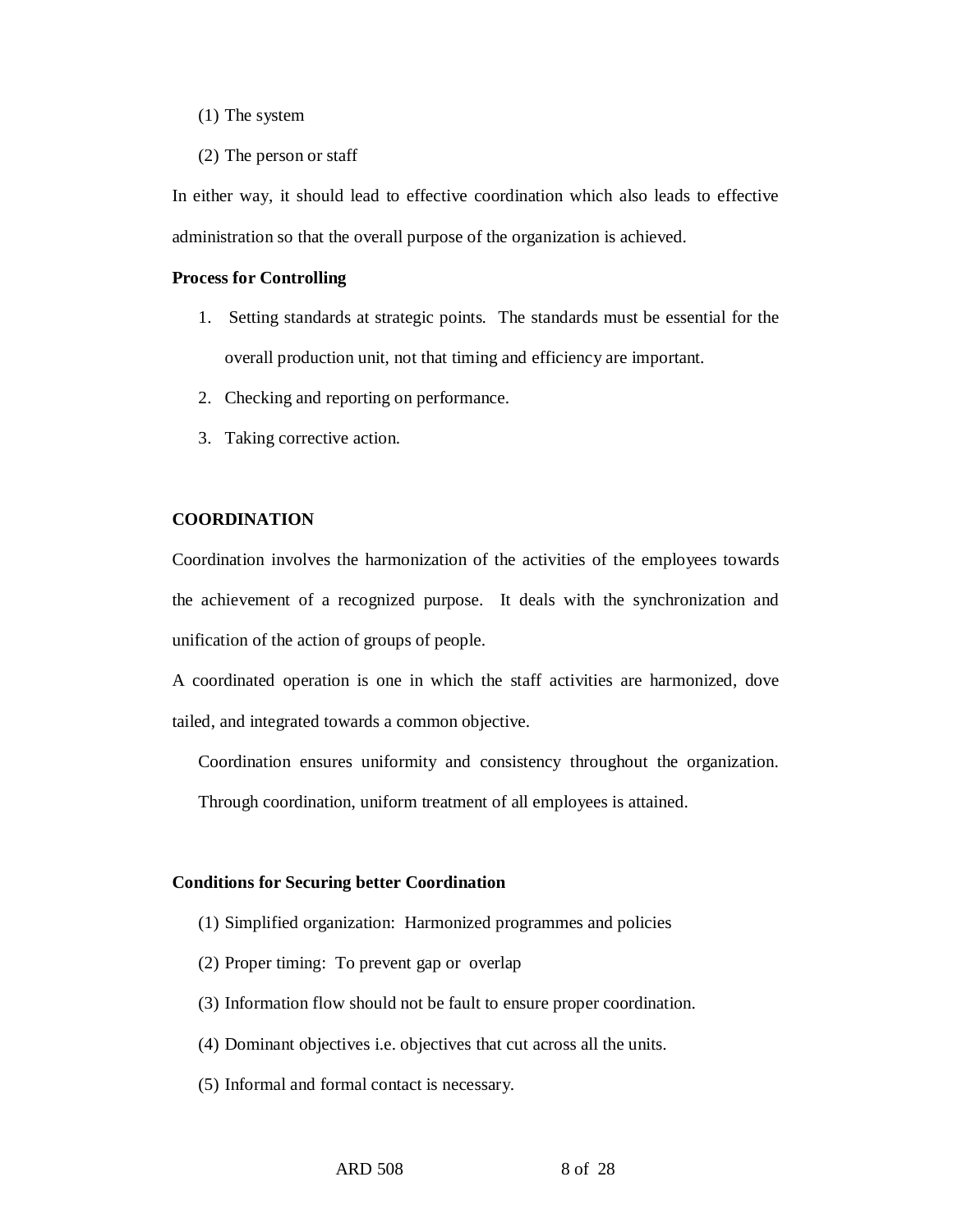- (6) Provision of liaison men and other resources whenever/wherever needed to effect coordination.
- (7) Use of Committee for bringing together the main activities.
- (8) Most coordination takes place through voluntary coordination.

#### **Responsibilities of the Supervisor**

- (1) Determining the work content or the job content. Job content analysis.
- (2) Determining the need for classification and action. Organizational structure.
- (3) Keeping himself and his employees well informed of the classification process

i.e. Organizational Communication.

- (4) Personnel Replacement/Staffing
- (5) Personnel Training and Development
- (6) Programme development, implementation and evaluation.
- (7) General staff supervision.

#### **Organisation and Supervision as applied to extension.**

The difference between the two terms if any looked blurred. An administrator is involved in planning, organizing, policy implementation and leading others. The term administration is commonly used in the civil service while management is commonly used in the private sector.

Gulick and Urwick (1937) came up with 7 functions. These include Planning (P), Organizing (O), Staffing (S), Directing (D), Coordinating (Co), Reporting (R) and Budgeting (B), generally called or referred to by the acronym **POSDCORB** 

### **ORGANISING**

This is the setting out of the formal structure of authority and flow of work in such a way that the work in the various sub-divisions, sections and branches is carefully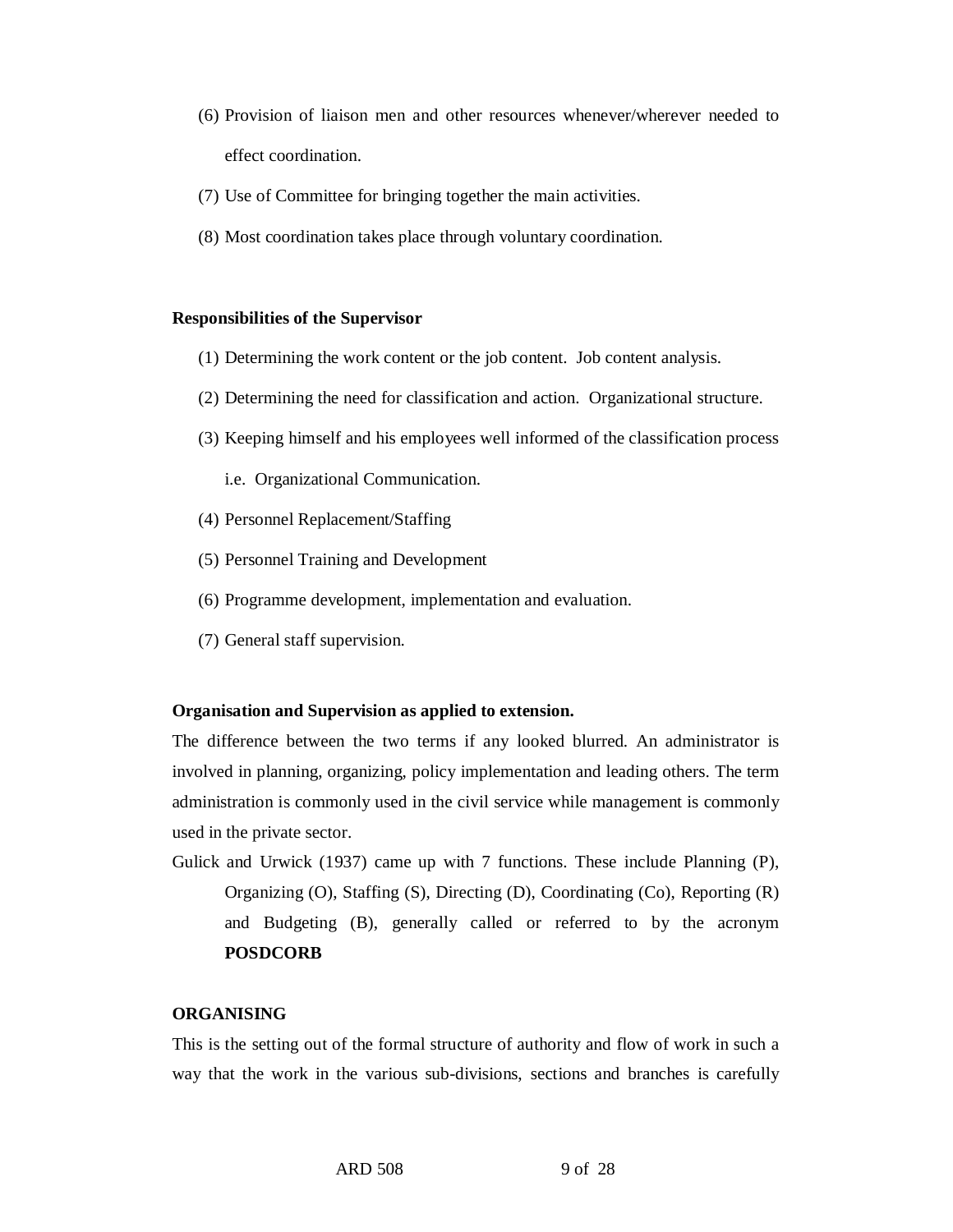arranged, clearly defined and effectively coordinated in order to accomplish the objectives of the organization or department.

Organizing is the function of management that involves establishing roles and responsibilities for people to fill in an organization. Organizing as a management function involves.

- $\triangleleft$  Identification and classification of required activities
- $\div$  Grouping of activities
- $\mathbf{\hat{P}}$  Provision of coordination with peers and superiors \
- $\mathbf{\hat{P}}$  Delegation of responsibilities to managers
- $\mathbf{\hat{P}}$  Selecting the right person for each job
- $\mathbf{\hat{P}}$  Demarcates roles functions and departments
- Allocation of responsibilities
- Define relationship between people
- Establish hierarchies and channel of communication
- Designing of organization Structure. A major activity of the organizing function is the design of organizational structure.

# **ORGANIZATION STRUCTURE**

Organization structures are set of building blocks that can be used to configure an organization. It is a pattern of arrangement of employee of an organization where responsibilities of each employee is spelt out. Organization structure is like the architectural design between two different position holders and their significance among others and helping in making adjustment in organizational arrangement.

- It deals with organization's assignment in an enterprise
- Describes relationship existing between personnel of an organization usually with emphasis to the position existing within the organization.

As nothing is static organization structure must be dynamic and reviewed periodically so that it can adapt to prevailing development.

# **STEPS IN DESIGNING ORGANISATION STRUCTURE**

- Consider organizations objectives
- Identify functions to be performed (production, marketing, purchasing, accounting)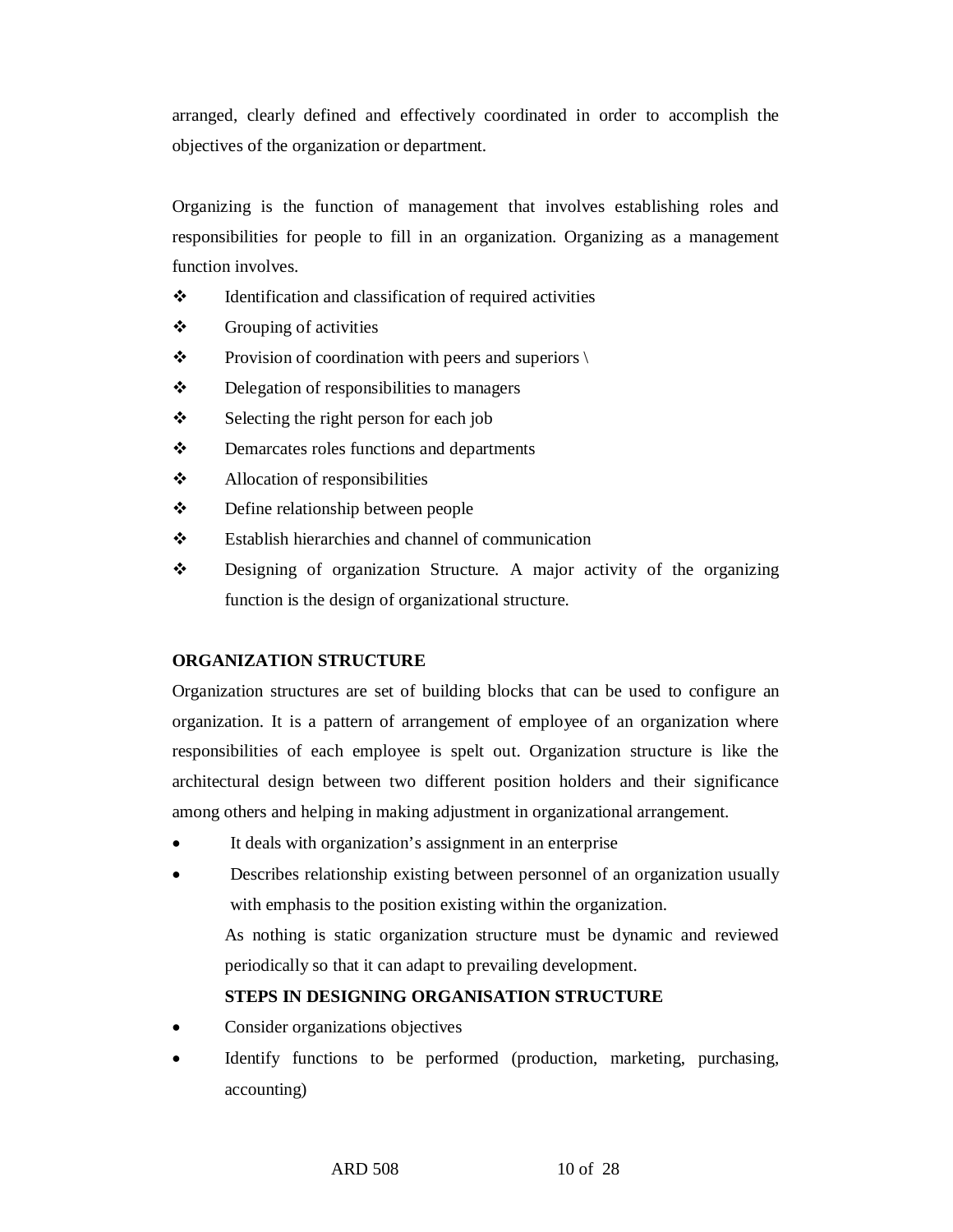- Identify and analyze the activities that are related to the functions. Group the activities into position.
- Establish position in relation to the function
- Determine how the positions and functions can combine well into an integrated system
- Determine type of formal relationship that should exist, the responsibilities of each role occupant and span of control
- Prepare job specifications for recruitment, training, promotion and other purposes
- Prepare an organization chart that will show positions and reflect the structure of the organization.

When designing organization structure the benefits of (a) specialization (b) problems of communication should be taken into account.

In addition organization structure can be developed by considering the followings

- Primary departmentation i.e division of the organization into major operating units.
- Focus of operating authority i.e focusing on units particularly the levels at which most of the operating discussion are taken
- Facilitating Units- required guiding and assisting human behaviour. Nature of man in a work environment and general attitude to work were classified into X and Y groups.

# **Reasons for Creating Organisation Structure**

No two organisation are exactly alike in terms of type, size, operational scope, strength and weakness, objectives, policies strategies, procedures and structure. consequently organisation structure vary.

Organisation structure are designed to:

- identify positions within the structure: well designed organisation structure will indicate the relative position of the occupier of any post in the organisation.
- ensure efficiency, avoidance of duplication of functions, personality conflict and proper running of an organisation.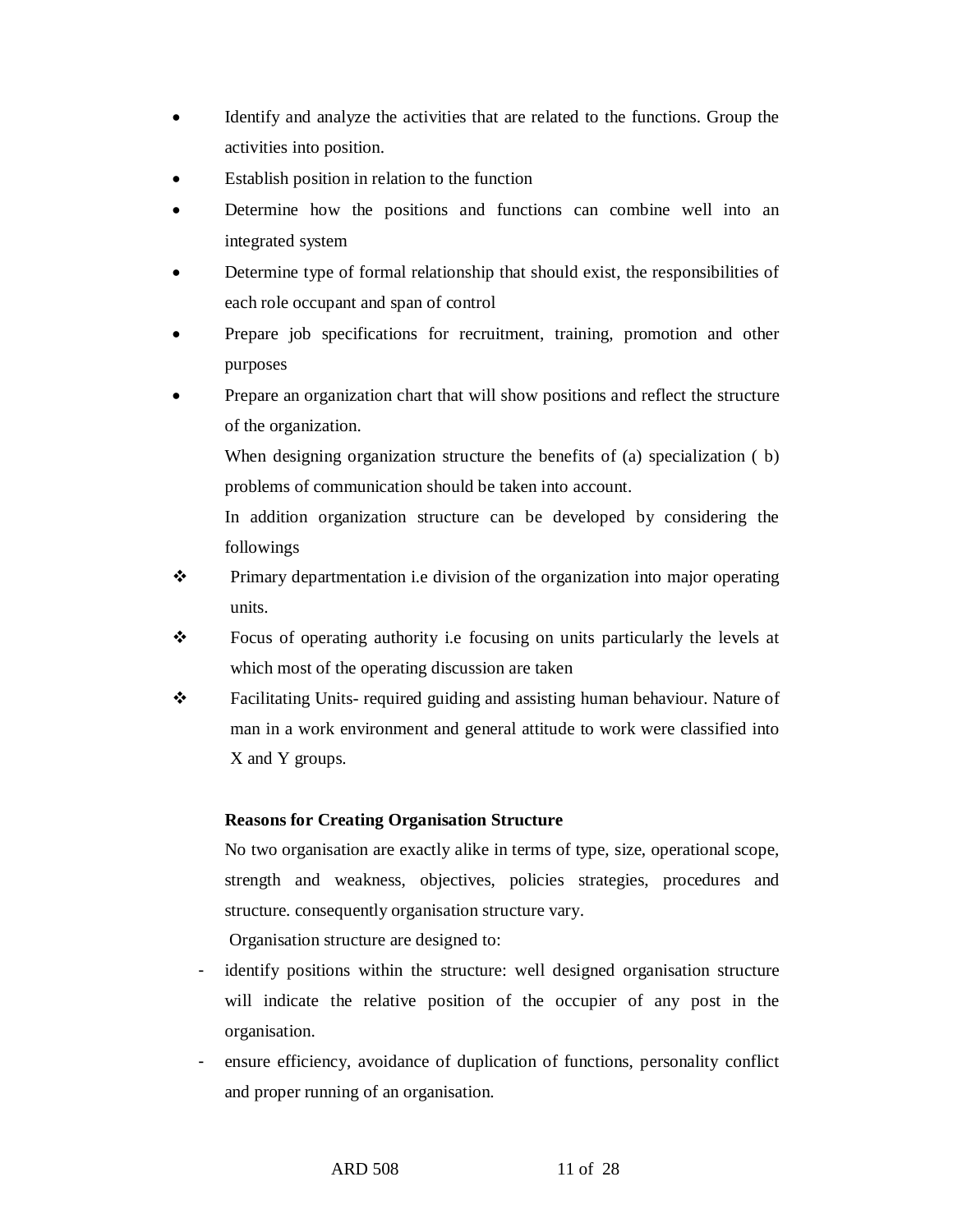- departmentation and division of labour ensure that functions are not duplicated to the detriment of the business/ organisation
- determine responsibility and establish authority relationship.
- ensure effective staff utilization and organisation balance. Departments are staffed and equipped according to the weight of their functions and the span of management is kept within reasonable limit in order to ensure effectiveness.
- maintain discipline or order. Adherence to the laid than structure ensures smoothness of operations and people do not switch from one section to another without reasonable cause or approval.
- promote division of labour and specialization. Their idea of functional departmentalization is in itself, a promotion of division of labour.
- show channel of communication and span of control. Organisation structure depicts the lines of communication.

# **PRINCIPLES OF DEPARTMENTALIZATION**

The organising function can also be performed through the principles of departmentalization. This is a process by which people and tasks to be performed are grouped within an organisation. It involves allocating people to specific work within an organisation. When people are allocated to the performance of specific work/duties, it can lead to specialization. Control process becomes much easier, and there is finite location of responsibility and accountability.

There are 4 types of departmentalization.

By Function

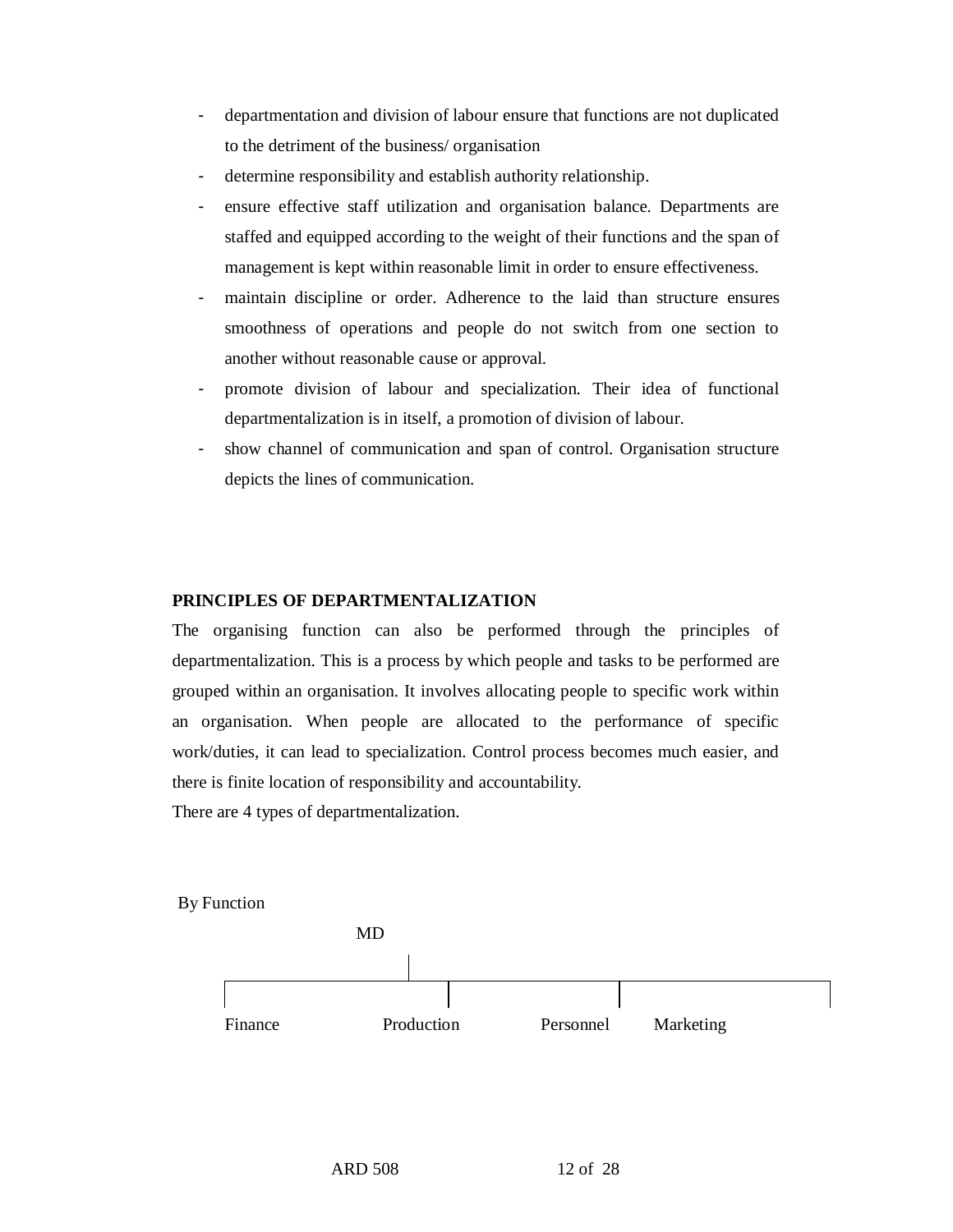2. By Process

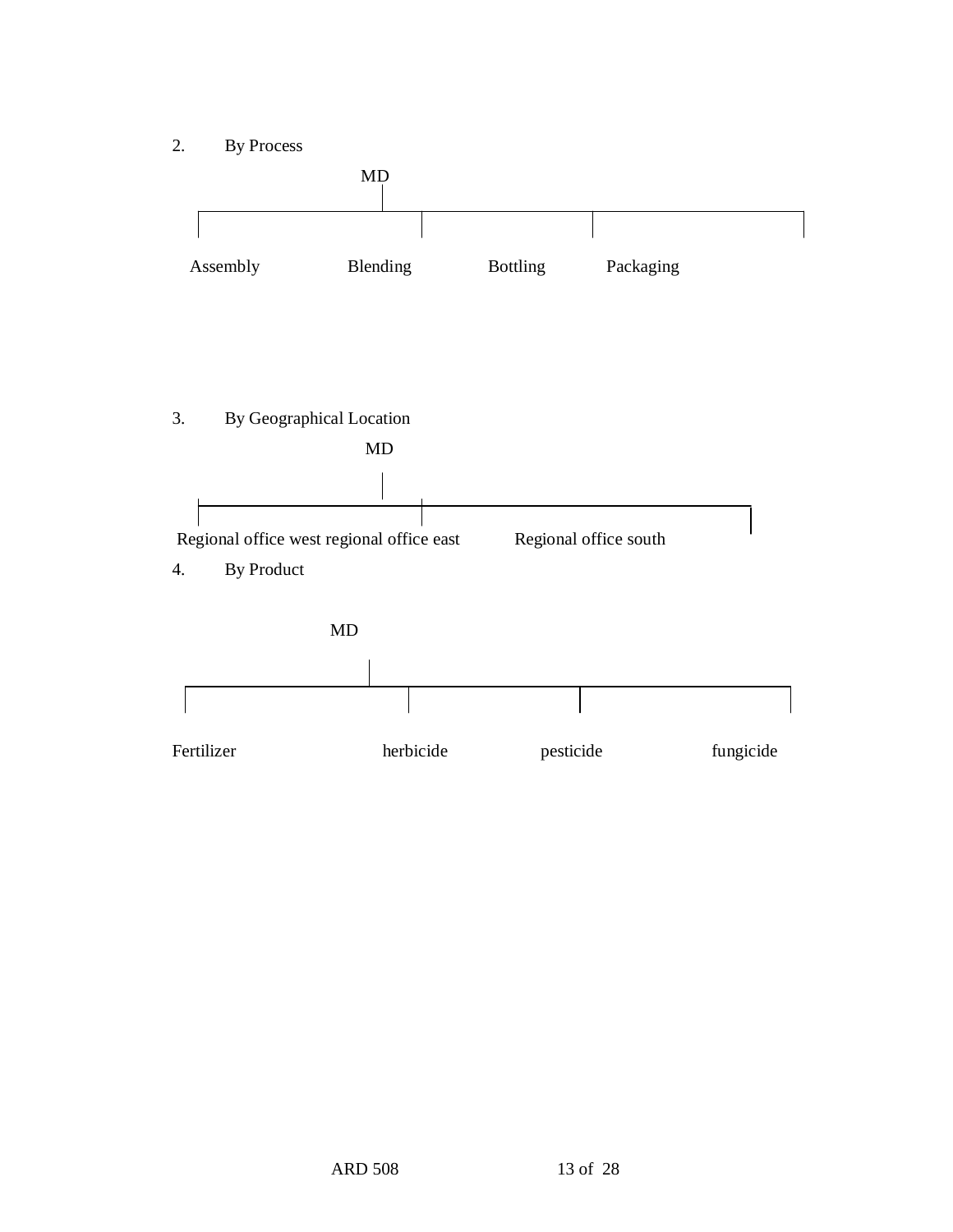# **STAFFING**

Letter S in the acronym POSDCORB stands for staffing. Here the administration is concerned with the personnel function of devising an efficient and effective system of staff recruitment, training and providing favourable conditions of work. Or it is the term used to describe activities in getting people into the organization as employees. It involves job analysis, manpower planning, recruitment, selection, planning the career placement, compensating and the socialization process in an organization. It is the act of filling and continuously filling the positions in the organisational structure. This is done by identifying work force requirement, knowing the number of staff available, recruiting, training/development of both new and current job – holders to accomplish their tasks effectively and efficiently. Performance of staff is largely determined by their qualification. Therefore the staffing function should be carefully and competently performed in the organisation.

# **STEPS INVOLVED IN STAFFING**

- A. Staff needs assessment
- B. Categories/ types of staff required
- C. Advertisement to solicit for application
- D. Short listing
- E. Interview
- F. Induction
- G. Placement/ posting

#### **A. STAFF NEED ASSESSMENT**

- Setting up an organization right from the scratch needs people to work in it, i.e to execute all the plans to achieve the organizational objectives.
- Expansion of an existing organization needs additional staff to cope with the additional scope and responsibility.
- Staff is needed for replacement of lost staff through deaths, resignations, transfers, etc.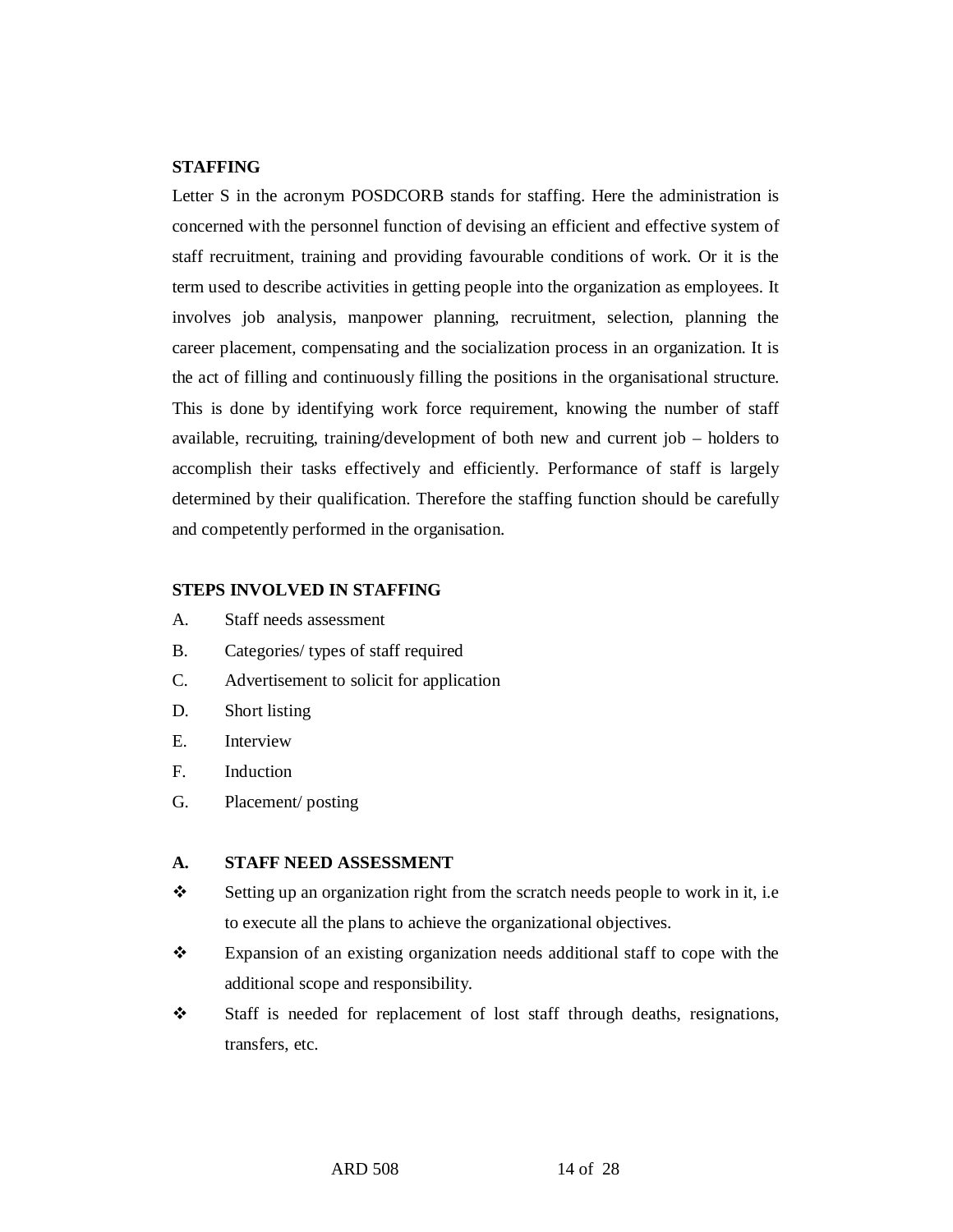$\div$  Staff to man new innovations and expansion e.g new types services like computer programmes which are higher to non existing, or creation of an entirely new unit.

#### **B. CATEGORIES/ TYPES OF STAFF REQUIRED**

It is the expected job to be performed in the organization that determines the staff to be the employed. Therefore, the management prepares a package of job description. This will provide a guide to the type and quality of staff required.

## **C. ADVERTISEMENT TO SOLICIT FOR APPLICATION**

The job description, with the required gender, i.e. male, female or even both genders, give academic qualification, due expected job experience and in certain cases, the nature of the jobs to be performed are advertised in the newspaper, newsletters and even notice boards, depending on the desired catchment area for the recruitment. The closing date for the entry is usually indicated.

#### **D. SHORT LISTING**

 After the last day of the entry for the job application all that entries are collated both from the unsolicited applications i.e. those pending from the casual applications in the office. These applications are carefully scrutinized in line with the stipulated qualification in the advertisement. Successful applications are invited for interview.

#### **E. INTERVIEW**

This is to discover those things believed that are likely to prove satisfactory. The interviewers should have a pro-agreed standard to be used. They should also have the idea of the jobs for which they are selecting. The following area should be covered during the interview: work history, family background, educational background, emotional stability, attitudes, personality, health and apparent physical appearance, integrity, and most probably, the anticipated remuneration. Written or oral tests could be used to detect smartness and intelligence. The interviews must be briefed on the job contents expected to be performed if employed. He/she should be allowed to ask questions if any. Each panelist must grade each candidate from very poor, poor, good or excellent. Average of the scores will be calculated to determine candidate that are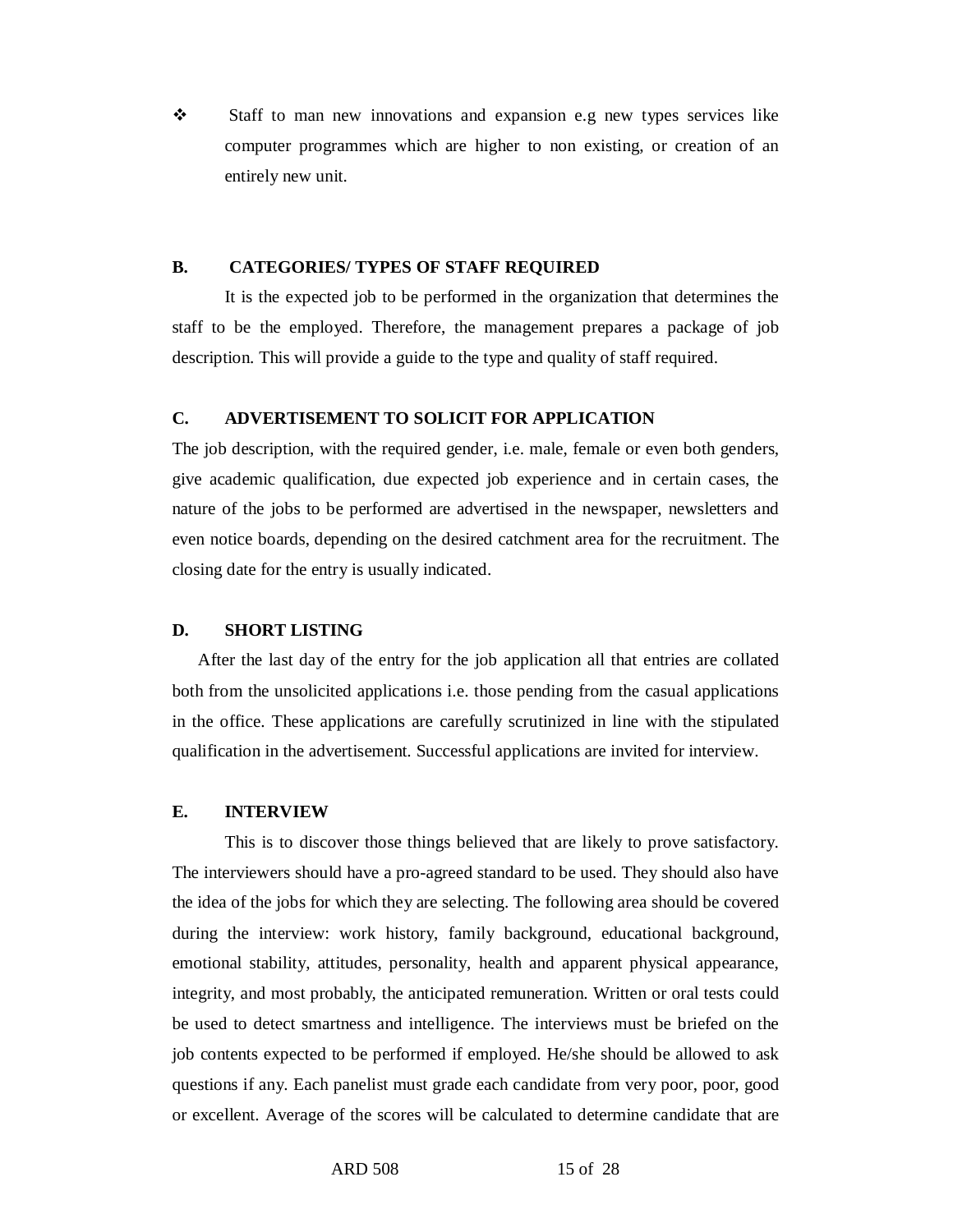appointable who in turn could be contacted to take up the employment. Appointment letters are sent to the selected candidate.

### **F. INDUCTION**

Selected candidates that reported for duty in the organization are made to undergo an induction which may last for a certain period of time, usually 2-3 weeks depending on the type of organization. During this induction period, the new employee is adequately briefed about the organization. He/she is made to know as much as possible about each unit and the dos and don'ts of the establishment. This is to prevent him from making costly mistakes on posting .The newly recruited staff member would have been closely watched to determine his potential during the induction period so that he would be placed in an appropriate place to work. This is equivalent to orientation in some originations.

## **G. PLACEMENT/ POSTING**

Placement is the process, which ensures that individuals are actually put on schedules of responsibility which they are most qualified. The newly – recruitment staff that had been inducted would be finally placed in the appropriate unit or section to work. There are some factors to be considered before posting. They are programmes (objectives or organisation needs, abilities and specialties of the individual, job description developed for the particulars position under consideration, the desires of the individual may be considered, ability to perform, qualification, temperament, technical competency etc.

#### **Budget development and fiscal control**

The importance of budgets and fiscal control can not be overemphasized in any organisation. This is because the human and physical resources put in place for production can not be utilised without fund. The sourcing, spending and records of the materials produced per unit time. With budgets, control can be affected in such a way as to regulate operations in confirmation with set procedures and plans. Budgets help to determine sources of fund, how to use it within members of the organisation, what to produce with the fund and also to check how the organisation is progressing within the period covered by the budget.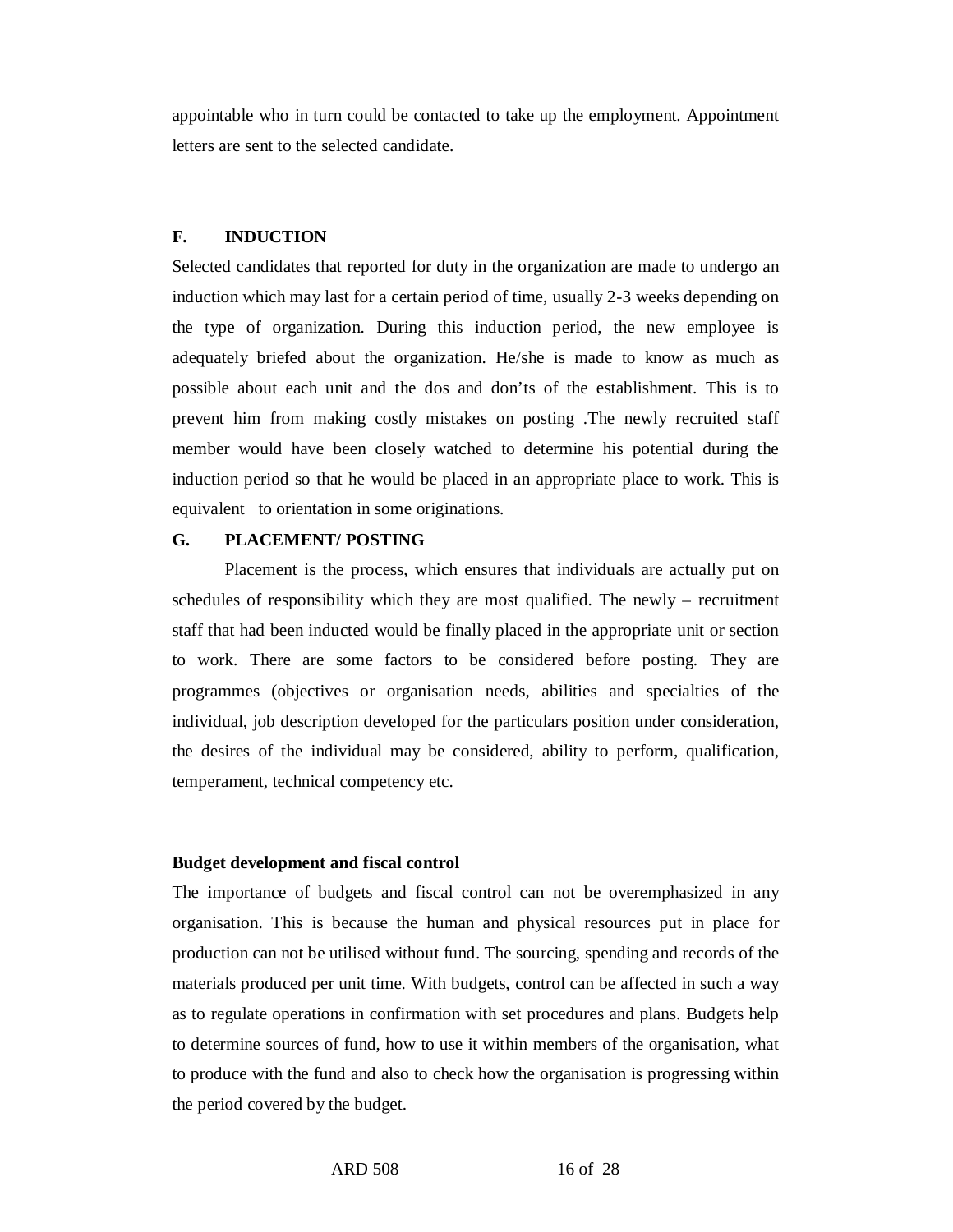Budgeting is concerned with prediction and projection of what is likely to happen financially in an organisation. Operating budgets include sales, production, and control which is thought of as a plan or a forecast of the profit objective of the firm's operations.

### **Programme Planning in Agricultural Extension**

Programme planning in extension is a conscious effort to use our resources and organisational abilities to achieve the best possible results in helping to improve agriculture and its farmers. It is a list of activities. It is a statement of situation, needs, problems, solutions (objectives), priorities, and who is to do what, when, where and how. An extension programme is a direction of movement. It is a statement of all the predetermined actions of products to be reached through educational means. The statement includes how the objectives are to be met through setting up teaching situations to change people in attitudes, knowledge and skills.

### Importance of programme planning in Agricultural Extension

Programme planning is important because nobody plans to fail; and if there is failure, the cause or causes would be identified for readjustment. Therefore, planning would enable planners to:

- (i) Maximise the use of resources such as time, funds, material and human efforts committed to extension programmes.
- (ii) Prevent role misperception and facilitate appreciation of the relationships among various individuals, groups and agencies connected with extension programmes.
- (iii) Facilitate smooth implementation of the programme by identifying the sequential steps to be followed.
- (iv) Serve as motivational instrument for the extension workers through advance appreciation of what is to be done. Also, the farmers who on seeing that their welfare is being taken care of through systematic planning, are encouraged to commit their resources such as time, funds and land to extension programmes.
- (v) Facilitate systematic evaluation of the programme by setting out specific process and expected product of the programme which could later be determined.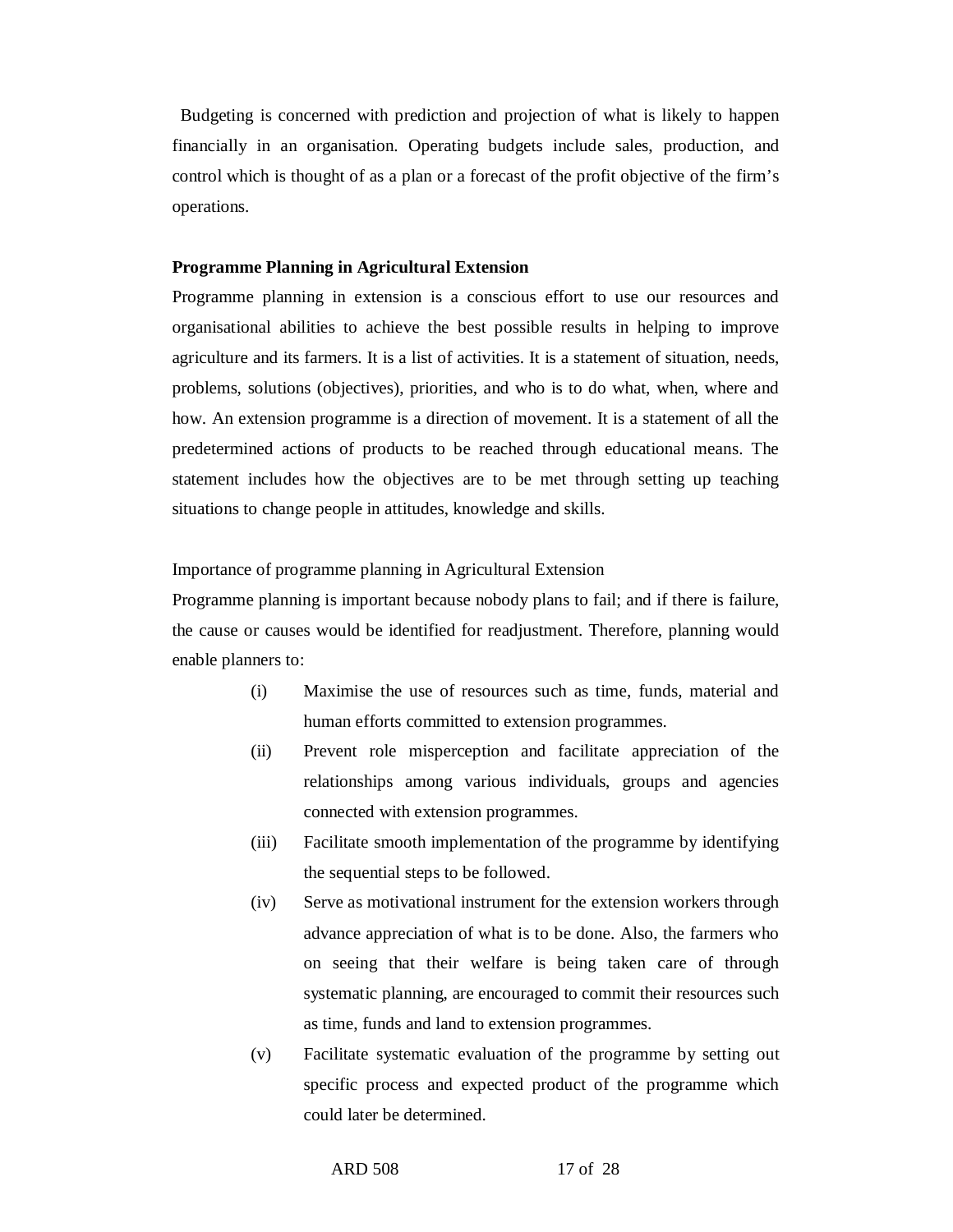- (vi) Allow continuity of extension programmes fro one extension officer to another in the same station.
- (vii) Argue for budgetary support of extension programmes by the sponsoring institutions.
- (viii) Serve as a guide ton be followed by the various individuals and groups involved in the programme.
- (ix) Provide the knowledge of the appropriate time to be involved in the programme to the various relevant individuals and groups.

### **Educative objective, Learning experience and Clientele participation.**

Extension teaching makes use of the same general methods of communication that are used in other fields of teaching. In the university, for example, a Professor of Agroforestry lectures to his class. He is using oral instruction or the spoken words. Following the lecture he leads his class in discussion. This is a group meeting will all participating. He shows slides illustrative of his lecture. This is visual instruction. From his platform before the class he carefully shows them how to use delicate scales – a method demonstration. He leads the class to the fields in the university farm to witness the difference in fields of experimental varieties. This is a result demonstration. As the class is dismissed, he gives each student a sheet of directions for a laboratory exercise. This is instruction by use of written words. These basic methods modified or combined as occasion may demand are the tools of the extension worker also but employed in a totally different setting than a university classroom and with totally different objectives. The extension worker may teach an individual farmer by the roadside or a group meeting of thirty in a village. In the same class he may have illiterate and highly literate individuals with varied interest. He is not teaching an organized course of study. This course of study is the immediate problems of the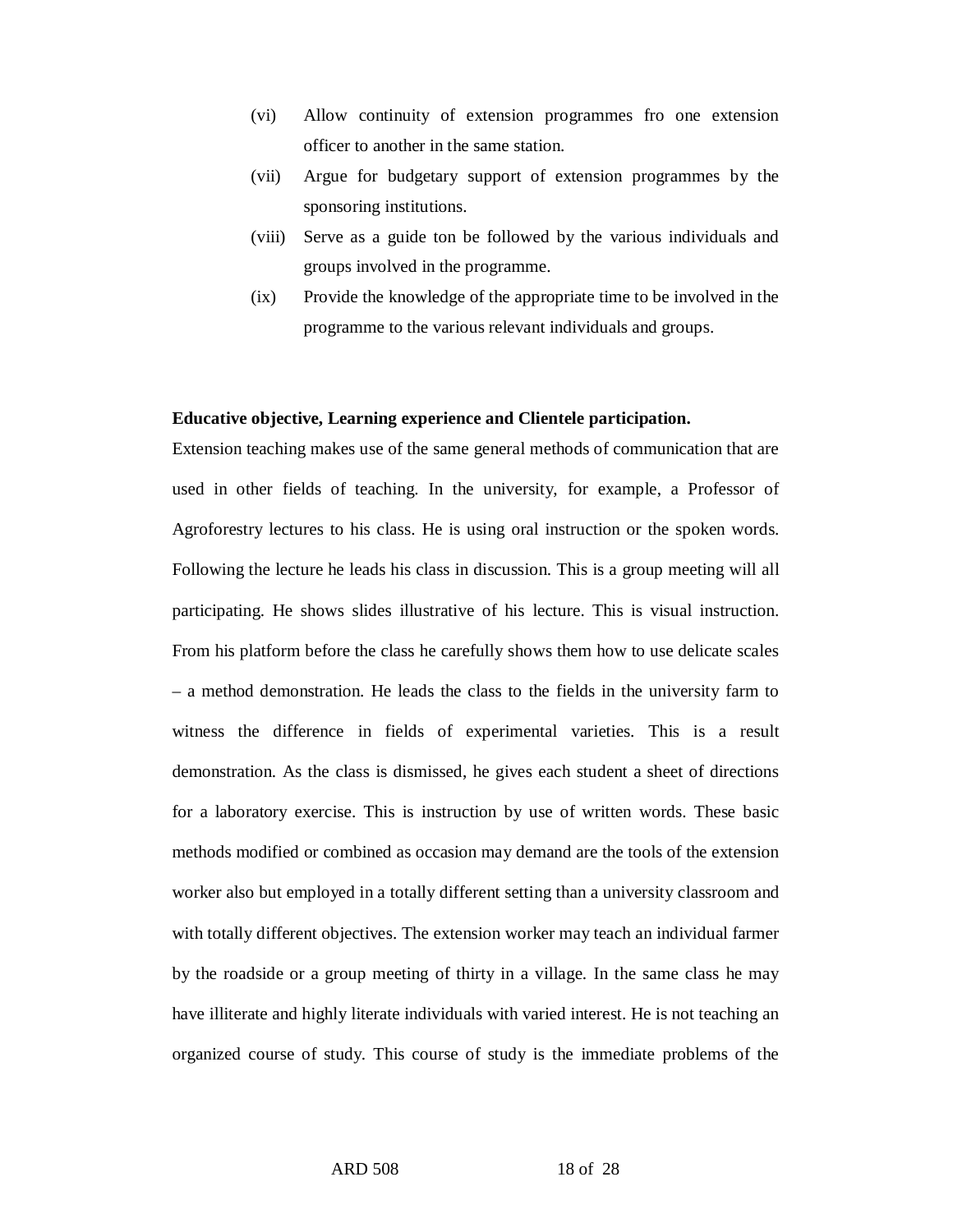farmer and his family, the solution of which will lead to greater production of happier living.

The end result of all is to bring about desirable changes in human behaviour. Whether the extension worker is attempting with an individual or with a group to develop awareness of problem or of steps in its solution, the effectiveness of his efforts will be strongly influenced by his choice of teaching methods. He must have a thorough knowledge of the capabilities and the limitations of each method and its adaptability to varying situations.

#### **Plan of work and Calendar of Work.**

The plan of work is largely concerned with the projects which are of immediate importance to the people, which will yield satisfactory results quickly and therefore will encourage them to take part in successiding stages (plans) of the extension programme. The plan of work provides detailed breakdown showing how the extension programme is to be carried out. It includes only those projects which by agreement with the people are to be undertaken within the next few months. The plan of work is concerned with projects of more immediate importance to the people, and it is designed to show how, when, with what help and by whom the various steps in the project will be taught to the people. The people through their leaders must be involved in preparing the plan of work.

Calendar of work on the other hand is the time table for the various operations to be carried out in the plan of work. It shows the definite dates, when certain operations are to be carried out. It covers the next few weeks or months, although it may be made in a skeletal form for one year or more.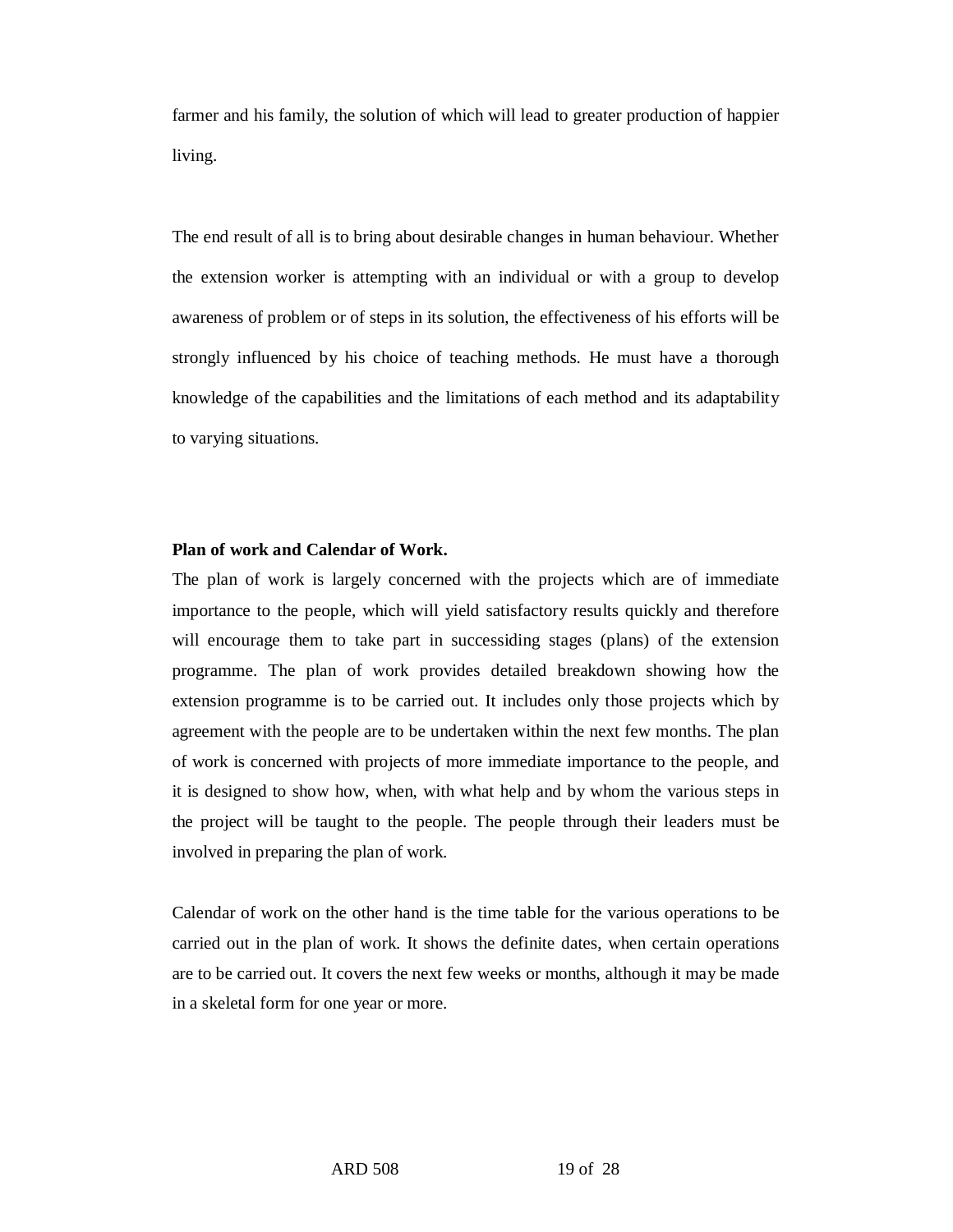**Good leadership and cooperation for an extension as applied to agricultural extension programme.**

### **Concept of Leadership**

There are many definitions we can use for a leader in organizations. But the following statements will satisfy our needs.

- A leader is one who inspires others to work willingly towards the achievement of a goal through maximum application of his personal capabilities and qualities. In other words, people are said to be leaders to the extent that they succeed in their attempt to influence others. In doing so, the leader is expected to have some basic attributes such as skill, intelligence, determination, imagination, endurance and courage.
- A leader is an individual whose ideas and actions influence the thoughts and behaviors of others.
- Another definition of leadership sees it as a process in which there is a give and take between the leader and the follower. The role of the leader is often self evident; the function of the follower may be obscure, yet the follower is vital, for without him, there can be no leader.

This means that, leadership is the process of influencing the activities of an individual or a group in their efforts towards the accomplishment of goals and objectives of the organization.

From the above definitions, one can summarize that leadership involves social influence and interaction between the leader and the subordinates, the aim of which is to achieve a stated goal.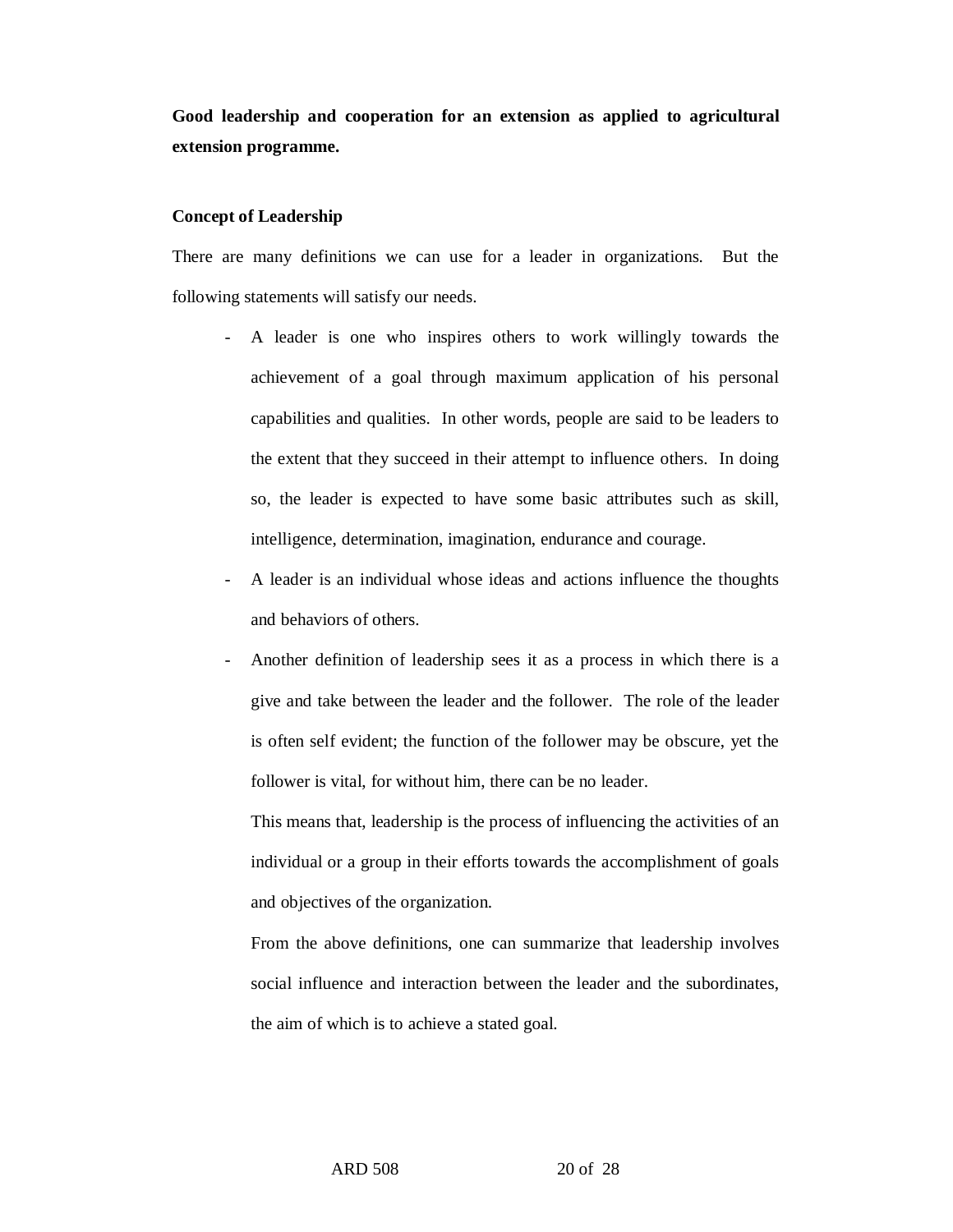### **Importance of Leadership in an Organization**

- 1. Leadership includes the issuing or orders that are clear, complete and within the capabilities of workers to accomplish.
- 2. Leadership implies a continuing training activity in which subordinates are given instructions to enable them carry out the particular assignment in the existing situation.
- 3. Leadership necessarily involves the motivation of workers to meet the expectations of the manager.
- 4. Leadership consists of maintaining discipline and rewarding those who perform properly.

In summary, leading is the final action of a manager in getting others to act, after all preparations have been completed.

# **CHARACTERISTICS OF A LEADER**

A leader must possess some attributes to become successful.

- 1. Group oriented: The leader must be a person who thinks himself in relation to the group, and that whatever he does must be thought of as to its effects on the group. To be properly group oriented, the leader must be identified with the norms, values, beliefs and goals of the group. He must realize that he can not be a leader unless he has followers and that members of the group will not follow him unless he benefits the group in his actions.
- 2. Sense of responsibility: A leader must accept responsibility and realize that increased privileges and power mean increased obligations. The leader must know that is expected of him by the group.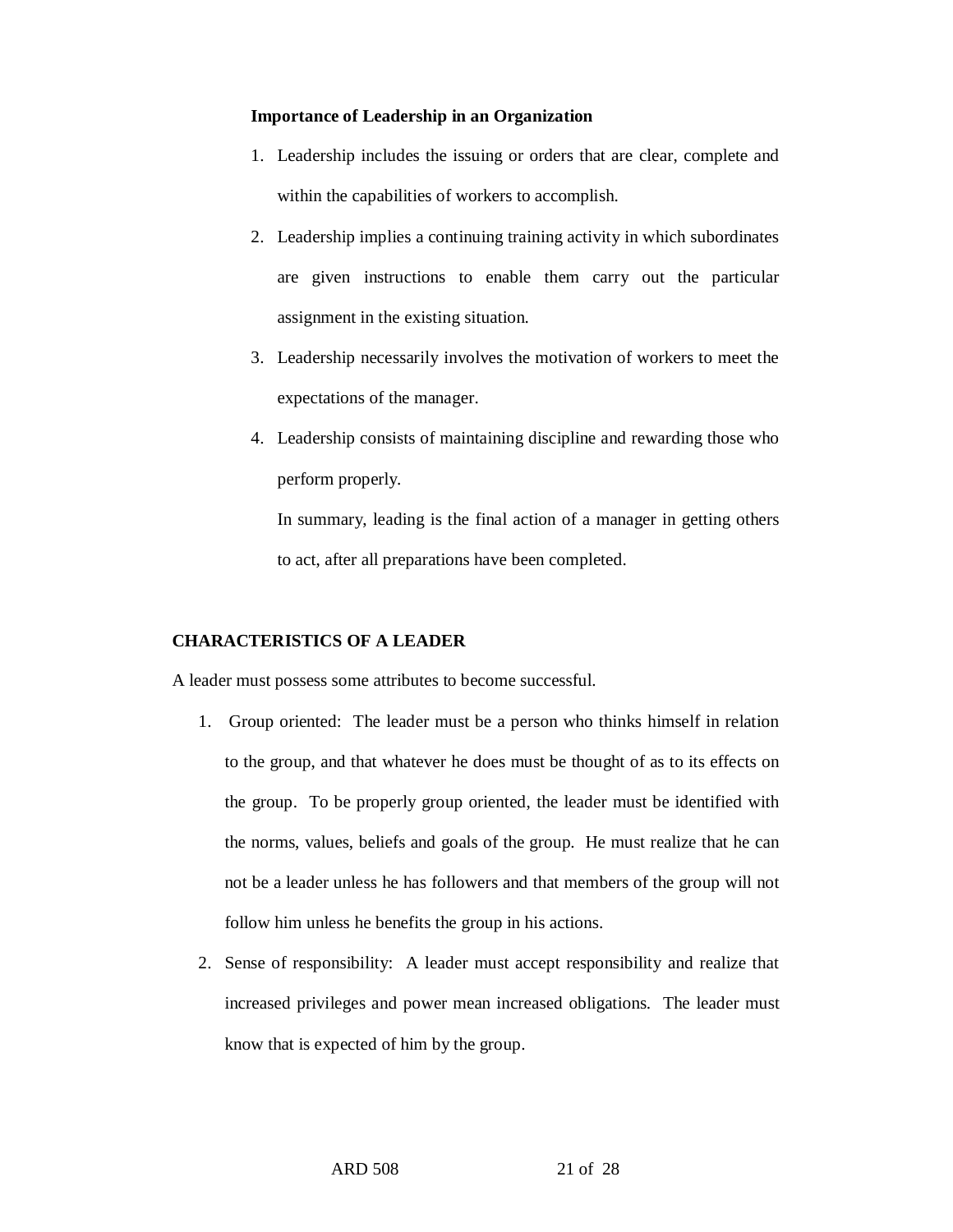- 3. Consideration: The leader must learn to be tolerant, patient, and sympathetic towards the short comings of his fellow group members and followers.
- 4. Emotional Stability: The leader must be mature, well adjusted, and emotionally stable. He should be conscious of the example he sets, especially as the followers are apt to make ideal of their leader.
- 5. Interest: The leader must be interested in the affairs of the group and have a desire and willingness to work with people.
- 6. Integrity: The leader must be trustworthy. People want to feel that their interests are safe in the leader's hands; and that he will not betray them, sell them out, or get tired of them. People must have confidence in their leader and feel a sense of solidarity, honesty, and reliability in respect of the leader. The leader's ability must exceed that of the people he is leading so that the people will need him.
- 7. Administrative Skill: A leader must possess the ability to manage the various resources (i.e. man, money, and material/machine) of an organization in an efficient and effective manner to avoid redundancy and wastage.
- 8. Aggressiveness: This means that a leader should be bold and enterprising in dealing with his subordinates effectively by assigning tasks to them and also being capable of leading them when situations arise, requiring leadership direction.
- 9. Expert Knowledge: A leader of a formal organization should have expert knowledge of what the organization aims to achieve. This is one important source of his power as a leader. It is only when a leader is an expert in the field that he can make high quality and progressive decisions.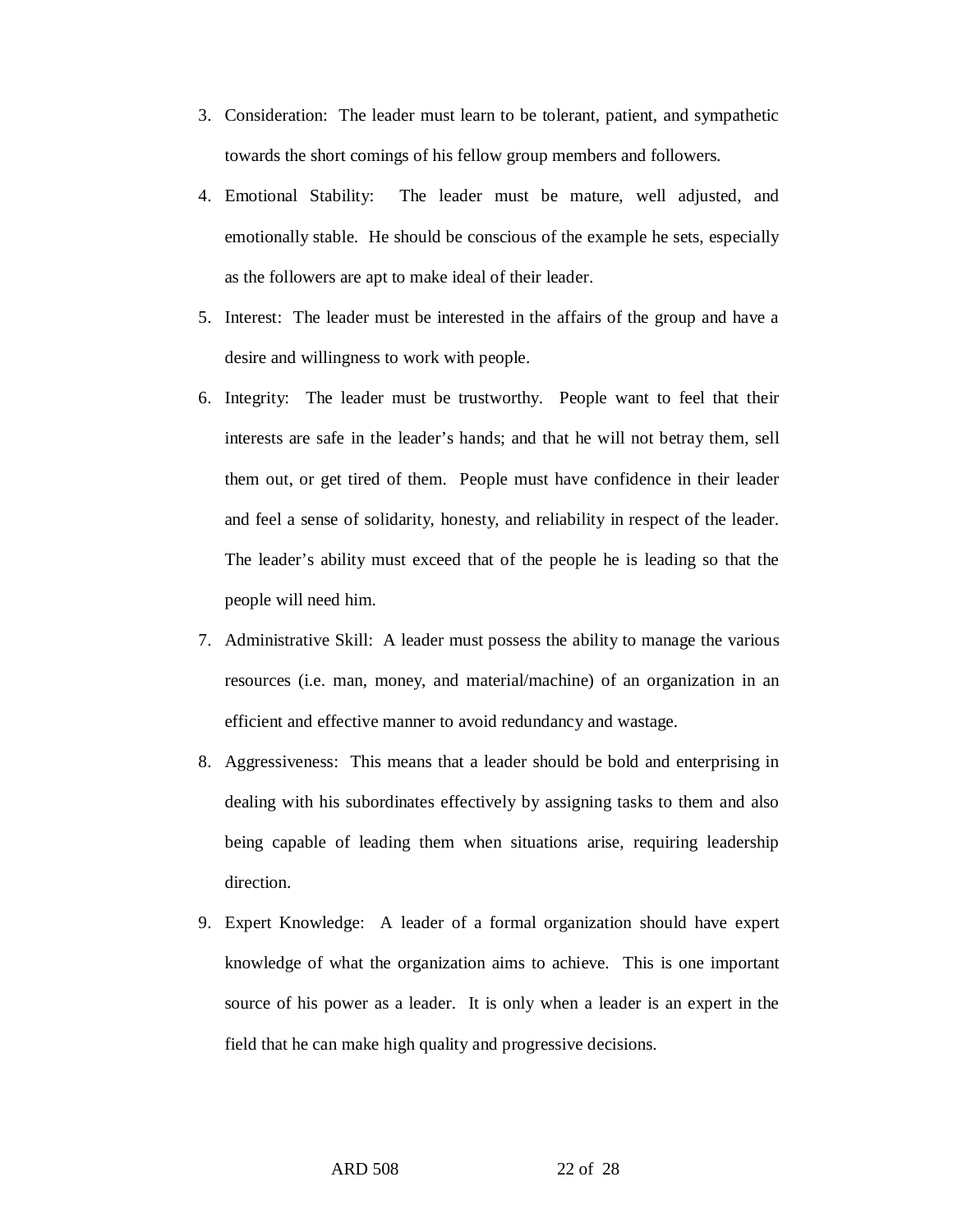- 10. Decision Making: This is a very significant attribute of leadership. It is an attempt to solve organizational problems. In order to make sound and effective decisions, the leader must possess a good knowledge of problem solving techniques.
- 11. Empathy: A leader should be able to identify and respond to the needs of the members of the group. He should ensure that he understands their problems and help to provide solutions to them. To have empathy with one's fellow man means to be able to put one's SPIF into the other person's situation and know what his aims and aspirations are.
- 12. Faith: The effective leader must have faith and be willing to trust people.
- 13. Human Relations Skill: The leader should be identified with a singular attribute of interaction with other people, irrespective of their class and skills. He develops a healthy respect for people because his/her success as a leader depends on cooperation and support from the people.
- 14. Intelligence: This is the ability of a leader to analyze problems or tasks, and provide solutions to them within the shortest possible time. It could be assumed, therefore that leaders tend to have somewhat higher intelligence than an average individual of their followers. This may be due to the nature of their position in a group. A leader needs considerable communication ability in order to convey his ideas, motivate others to follow him/her and understand what others are communicating to him/her.
- 15. Shares Leadership Roles: A good leader must be capable of taking decisions and ensuring proper delegation of authority to the subordinates. He can do this best by distributing the various leadership functions among his followers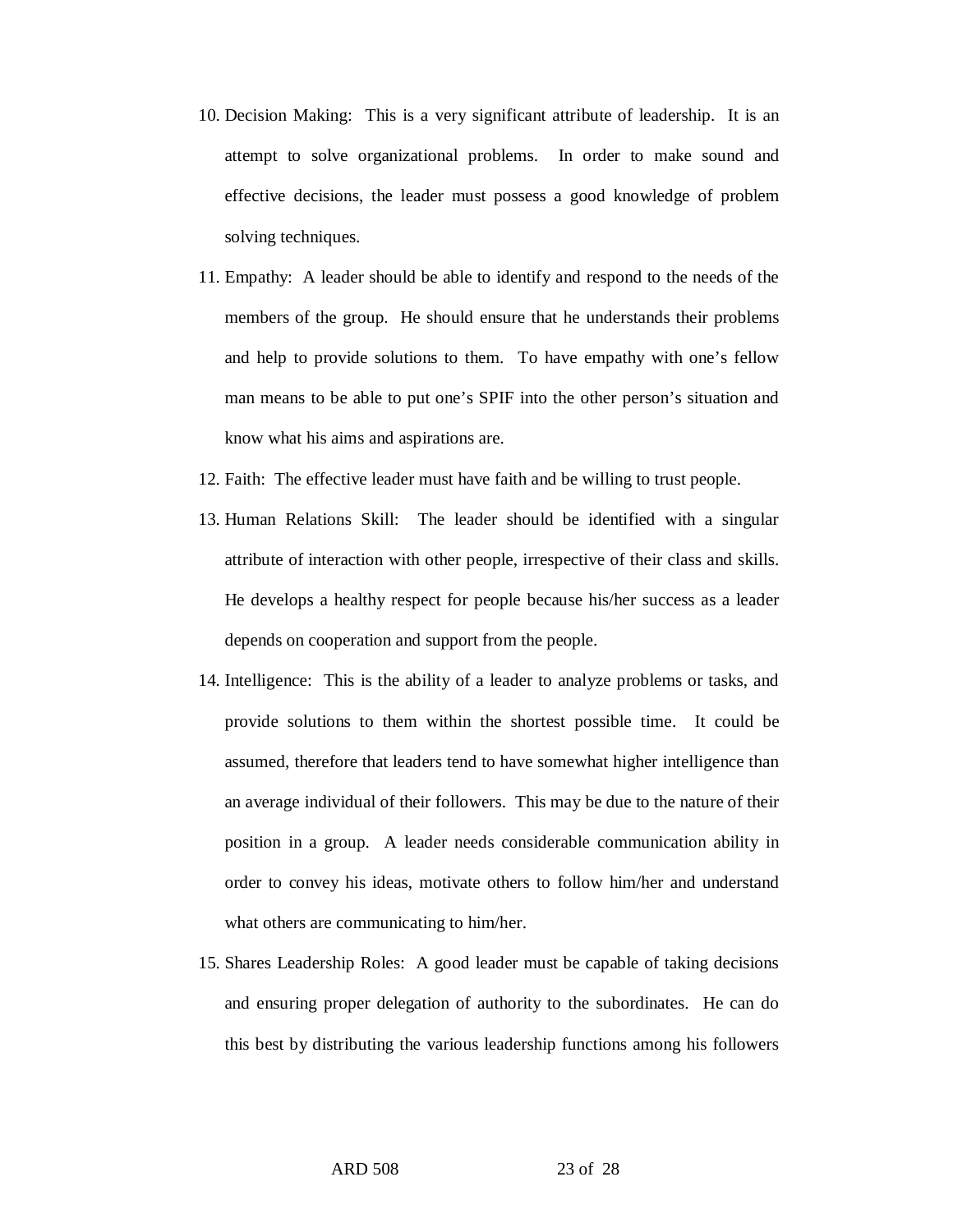rather than trying to "be all and end all" of everything. He needs to accept the fact that he will at times be a follower.

#### **Leadership Styles**

The style of a manager of resources incorporates essentially how he operates and functions within a given environment. A leader's typical way of behaving towards group members can be classified as leadership style.

Three main types of leadership styles that will be discussed here are:

- (i) Autocratic Leadership Style
- (ii) Democratic Leadership Style
- (iii)Laissez faire leadership Style
- (i) Autocratic Leadership Style: The approach known as "autocratic leadership" results in practically *all authority centering on the management.* The manager enforces decisions by use of rewards and punishment. Communication tends to be primarily in one direction, from the leader to the followers. Rewards to go those who do as they are told within the limits give them.

The advantage of autocratic leadership is the speed with which decisions can be made. The leader does not have to obtain group member's approval before deciding.

The disadvantage may be the effect of autocratic leadership upon group morale. Members may resent the way decisions are made and thus support them as little as possible.

(ii) Democratic or Participative Leadership Style: In contrast to the autocratic style democratic or participative leadership takes into consideration the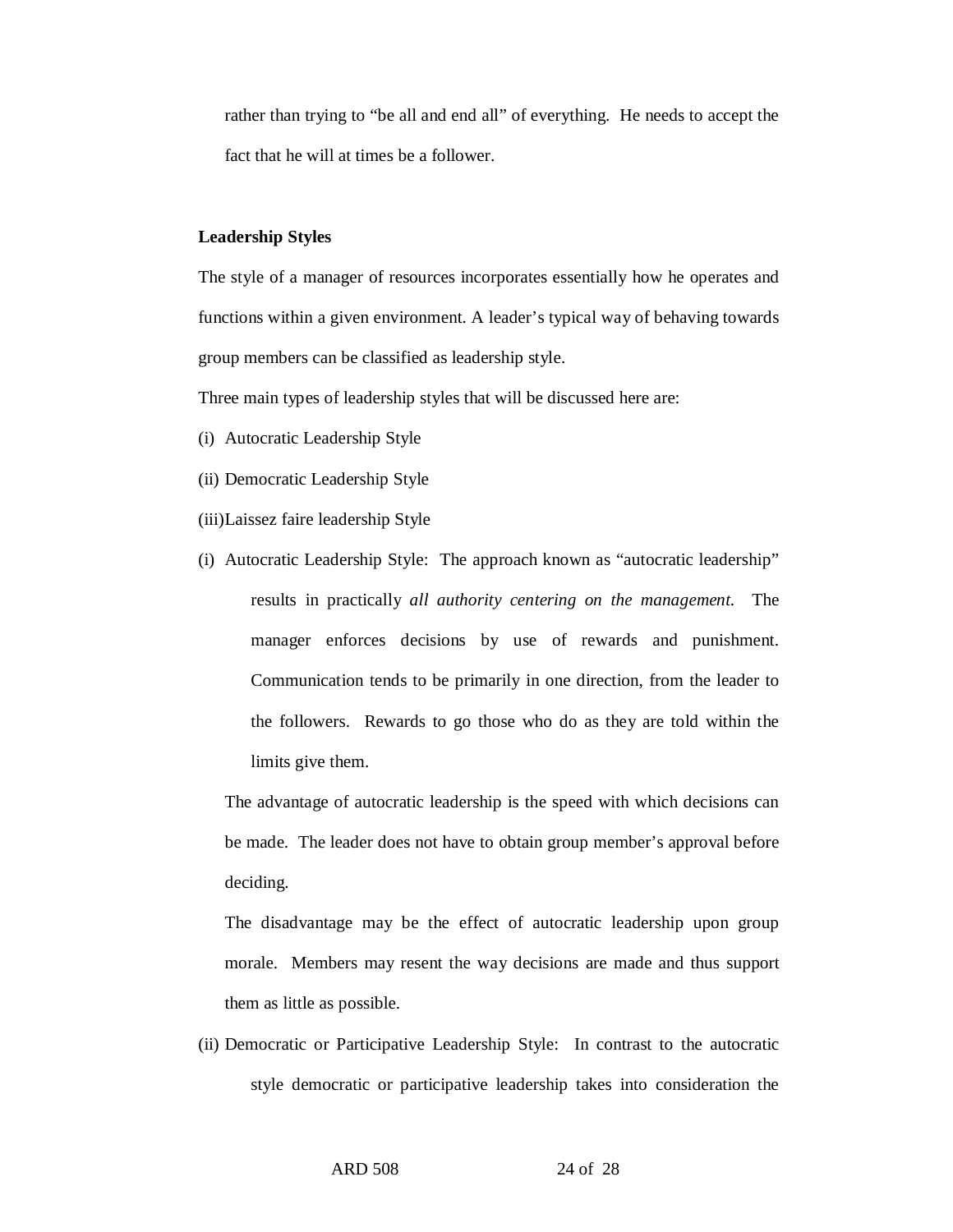wishes and suggestions of the members as well as those of the leader. It is a human relations approach, where all members of the group are seen as important contributors to the final decisions. Participation is sought to encourage members' commitment to the decision and to improve the quality of the decision.

### **Advantages of Democratic Leadership**

The advantages of democratic leadership include increased membership morale and support for the final decision and better decisions through shared information and ideas among group members. Potential disadvantages include slower decisions, diluted accountability for decisions, and possible compromises that are designed to please everyone, but are not the best solutions.

(iii)Laissez-faire Leadership Style: The other extreme end of the autocratic leadership is the laissez-fair (allow them to do) style. Here, the leader attempts to exercise very little control or influence over group members. A member is given a goal and mostly left alone to decide how to achieve it. The leader functions largely as a group member, providing only as much advice and direction as is requested.

#### **How do Leaders Evolve in Organizations?**

Leaders evolved in organizations through any of the following ways:

- 1. Selection by external sources i.e. appointment by top management.
- 2. Selection by group, through voting
- 3. Selection on the basis of tradition and organizational culture.
- 4. Emergence through self-aggrandizement.
- 5. Through education, training and development.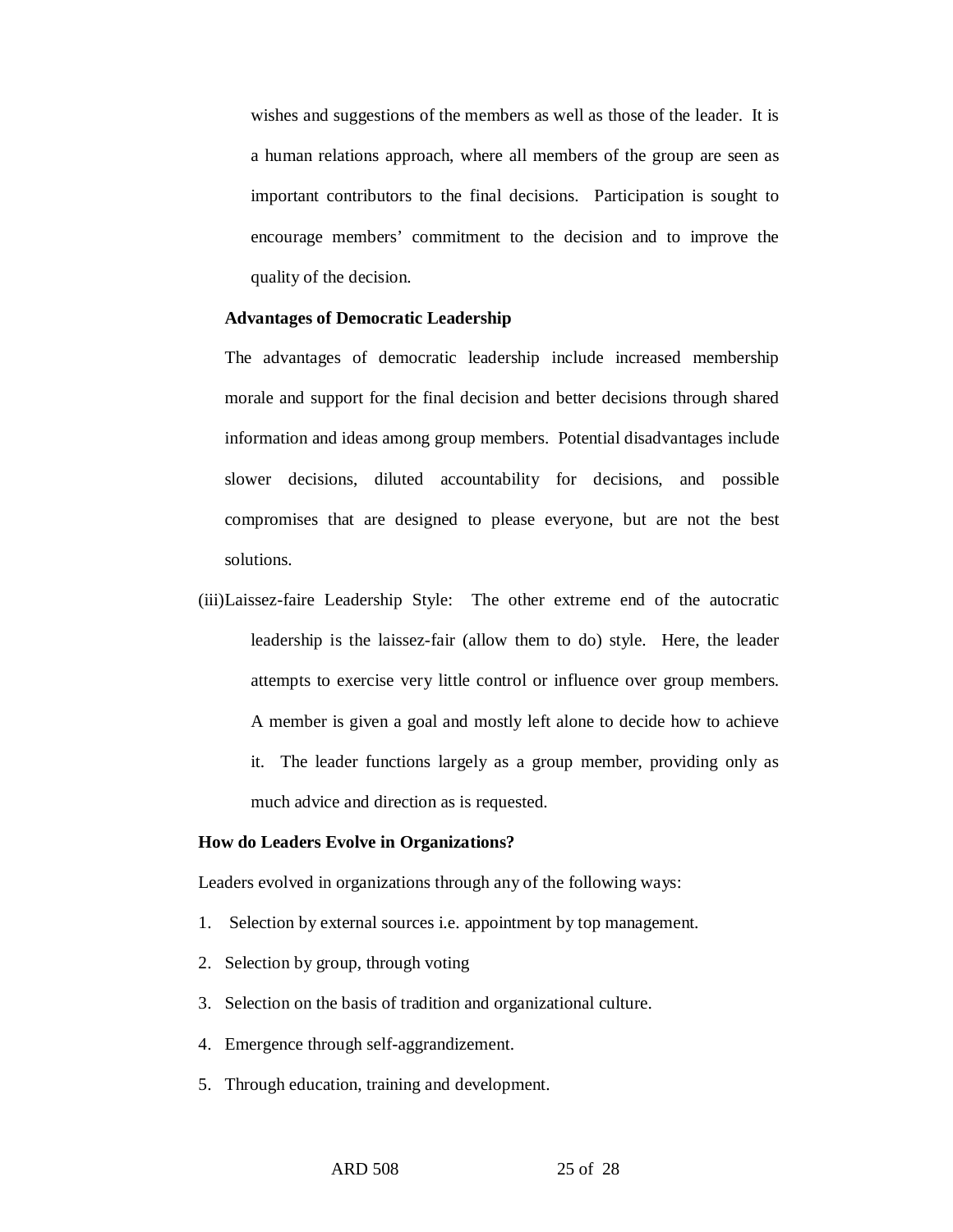## **Differences between a Leader and a Boss**

|                 | <b>Boss</b>               | Leader                       |
|-----------------|---------------------------|------------------------------|
| $\mathbf{1}$    | Drives his men            | Coaches his men              |
| 2               | Depends on authority      | Depends on goodwill          |
| $\overline{3}$  | Instills fear             | Inspires enthusiasm          |
| $\overline{4}$  | Says "I"                  | Says "we"                    |
| $5\overline{)}$ | Assigns tasks             | Sets the pace                |
| 6               | Says "get there on time"  | Gets there ahead of time     |
| $\tau$          | Fixes blame for breakdown | Fixes the breakdown          |
| 8               | Knows how to do it        | Knows and shows how to do it |
| 9               | Says "go"                 | Says "let's go"              |
| 10              | Makes work a drudgery     | Makes work a privilege       |

# **Class Test**

Student will be tested on what has been learnt in the course in the past ten weeks.

# **Study Questions:**

1. Proper coordination and motivation can affect the overall performance of an establishment. Discuss fully these two administrative processes, using one important agricultural extension service programme in your state.

2. Leading is the final action of a manager in getting others to act after all preparations have been completed. Discuss the importance of leadership in organizations.

3. Compare and contrast the Democratic and Autocratic leadership approach to organizational administration. Which of these do you consider more appropriate for implementing a young extension service and why?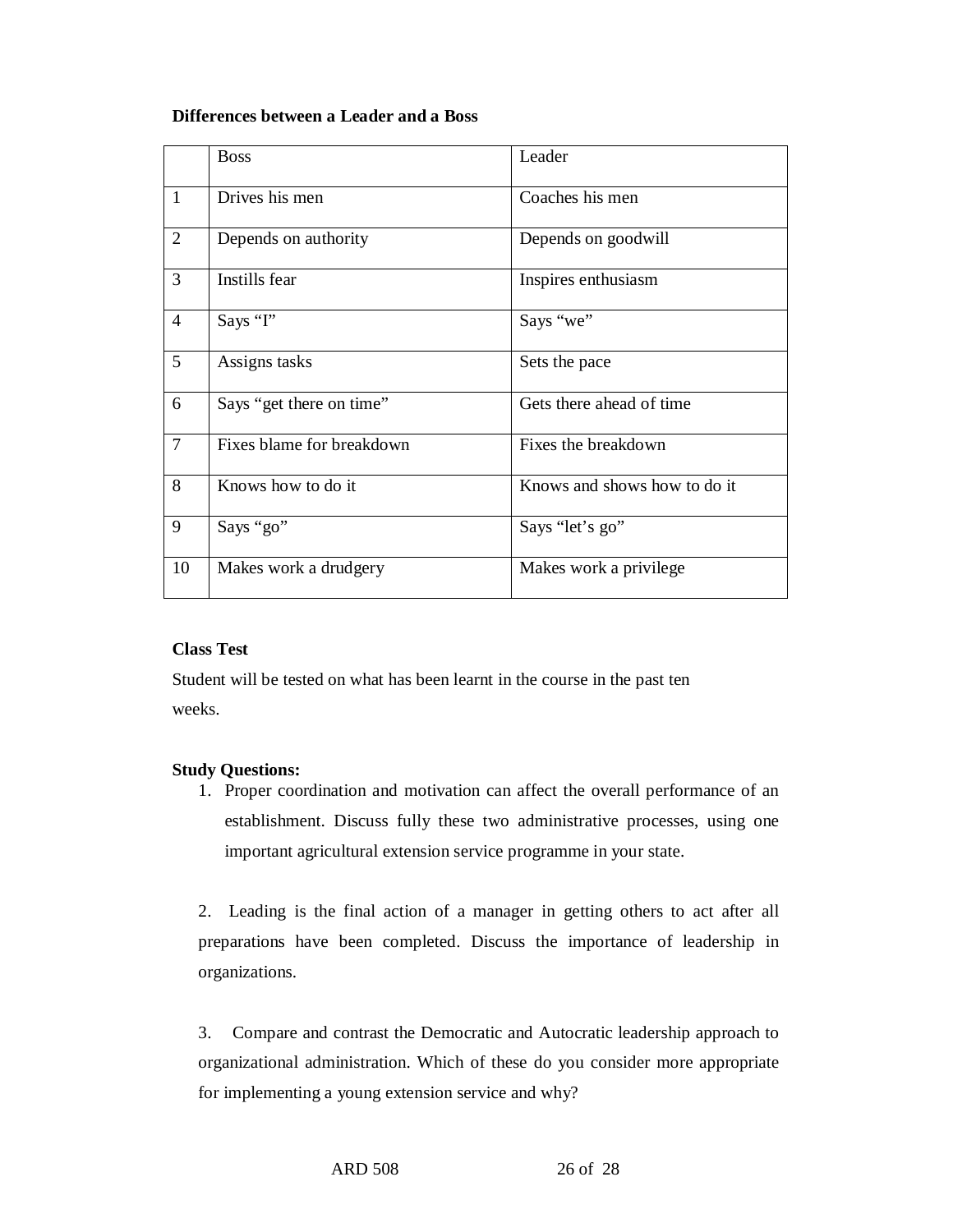4. List and briefly explain ten reasons why planning is important in Agriculture and rural development projects. Explain with relevant illustration the project cycle and mention five things that must be planned for in project development.

Stakeholder analysis could facilitate monitoring and evaluation of a development project. Mention five ways this might work.

5 What is an organisational structure?

6 List five (5) reasons for creating an organisational structure.

7 With the aid of an annotated diagram, describe the vertical organisational structure.

8 Write short notes on the following to show your mastery of the concepts and steps involved in staffing:

- (i) Staff needs assessment
- (ii) Categories/ types of staff required
- (iii) Short listing
- (iv) Placement/Posting

### **Reading List:**

- 1. Principles and Practice of Public Administration in Nigeria by Augustus Adebayo Spectrum Books Limited Ibadan – Owerri – Kaduna – Lagos
- 2. Personnel Management Theory and Practice, G.A. Cole third edition
- 3. Administrative Office Management Dr. J.M. Odiagbe
- 4. Aromolaran, E. A. (2000). Fundamentals of Management. Lagos: BLV Print Tech. p.53
- 5. Ogunbameru, O. B. (2004). Organisational Dynamics. Ibadan, Spectrum Books Ltd., p.557

Student are advised to research more on the topics from internet and journals of public administration in Nigeria.

### **Key for the Reading List:**

**1** Available in the University Library